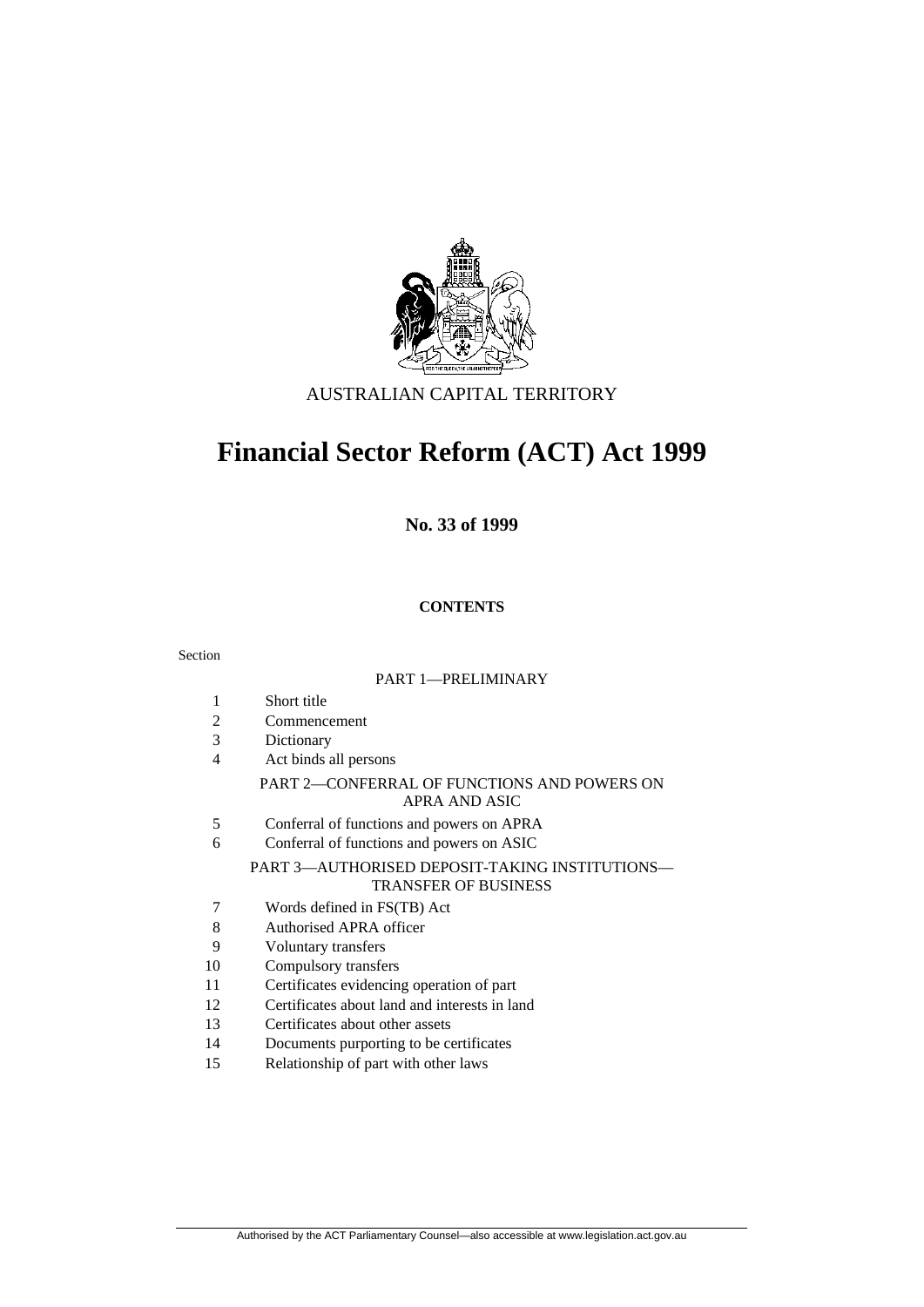### *Financial Sector Reform (ACT) No. 33, 1999*  **CONTENTS**—continued

| Section  |                                                                                             |
|----------|---------------------------------------------------------------------------------------------|
|          | PART 4-REPEALS AND TRANSITIONAL PROVISIONS                                                  |
|          | Division 1-Repeals                                                                          |
| 16       | Repeals                                                                                     |
|          | Division 2-Provisions relating to AFIC                                                      |
| 17       | Continuation and preservation of civil proceedings involving AFIC                           |
| 18       | Continuation of offence proceedings                                                         |
|          | Division 3-Provisions relating to the Registrar of Financial Institutions                   |
|          | Subdivision 1-Preliminary                                                                   |
| 19       | Interpretation                                                                              |
|          | Subdivision 2—Office of registrar to continue                                               |
| 20       | Continuation of office of registrar for certain purposes                                    |
| 21       | Registrar's final report and financial statements                                           |
| 22       | Abolition of office of registrar                                                            |
|          | Subdivision 3-Provisions about particular funds                                             |
| 23       | Continuation and abolition of particular funds                                              |
| 24       | Payments out of Credit Unions Contingency Fund                                              |
| 25       | Winding-up of Supervision Fund                                                              |
| 26       | Financial statements for Credit Unions Contingency Fund                                     |
| 27       | Auditor-General to report on fund<br>Subdivision 4-Information may be given to APRA or ASIC |
| 28       | Giving of information                                                                       |
|          | Subdivision 5—Transfer of the registrar's assets and liabilities                            |
| 29       | Transfer of assets and liabilities                                                          |
|          | Subdivision 6-Proceedings involving the registrar                                           |
| 30       | Continuation and preservation of civil proceedings involving                                |
|          | the registrar                                                                               |
| 31       | Continuation of certain offence proceedings                                                 |
|          | Division 4-APRA's and ASIC's functions and powers under codes                               |
| 32       | Conferral of functions and powers relating to financial institutions                        |
| 33<br>34 | <b>AFIC Code provisions</b><br>Financial Institutions Code provisions                       |
| 35       | Provisions for Financial Institutions Code as applied under                                 |
|          | section 40 of AFIC Code                                                                     |
| 36       | Only appropriately qualified person may be authorised etc                                   |
| 37       | Conferral of functions and powers                                                           |
|          | Division 5-Matters relating to deregistered societies                                       |
| 38       | Interpretation                                                                              |
| 39       | Application                                                                                 |
| 40       | Society's property vested in ASIC under section 29                                          |
| 41       | ASIC may act for society                                                                    |
| 42       | Recovery from society's insurer                                                             |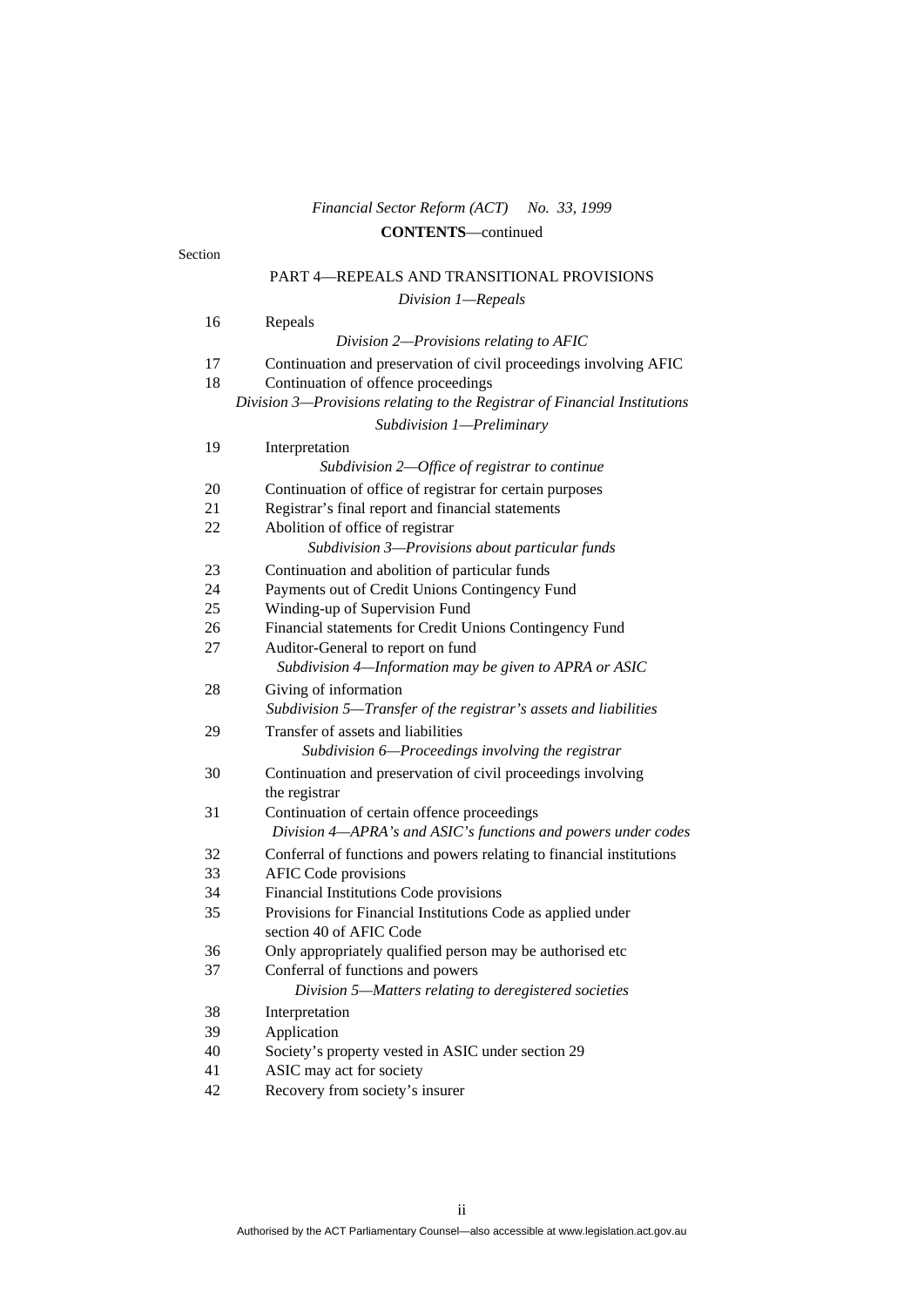### *Financial Sector Reform (ACT) No. 33, 1999*  **CONTENTS**—continued

| Section |                                                              |
|---------|--------------------------------------------------------------|
| 43      | Conferral of functions and powers                            |
|         | Division 6—Miscellaneous                                     |
| 44      | Dormant accounts                                             |
| 45      | Mergers and transfers of engagements started under Financial |
|         | Institutions (ACT) Code                                      |
| 46      | <b>Australian Financial Institutions Appeals Tribunal</b>    |
|         | PART 5-CONSEQUENTIAL AMENDMENTS                              |
| 47      | Consequential amendments of other Acts                       |
|         | <b>PART 6-MISCELLANEOUS</b>                                  |
| 48      | Consequential and transitional regulations                   |
|         | <b>SCHEDULE</b>                                              |
|         | CONSEQUENTIAL AMENDMENTS OF OTHER ACTS                       |
|         | <b>DICTIONARY</b>                                            |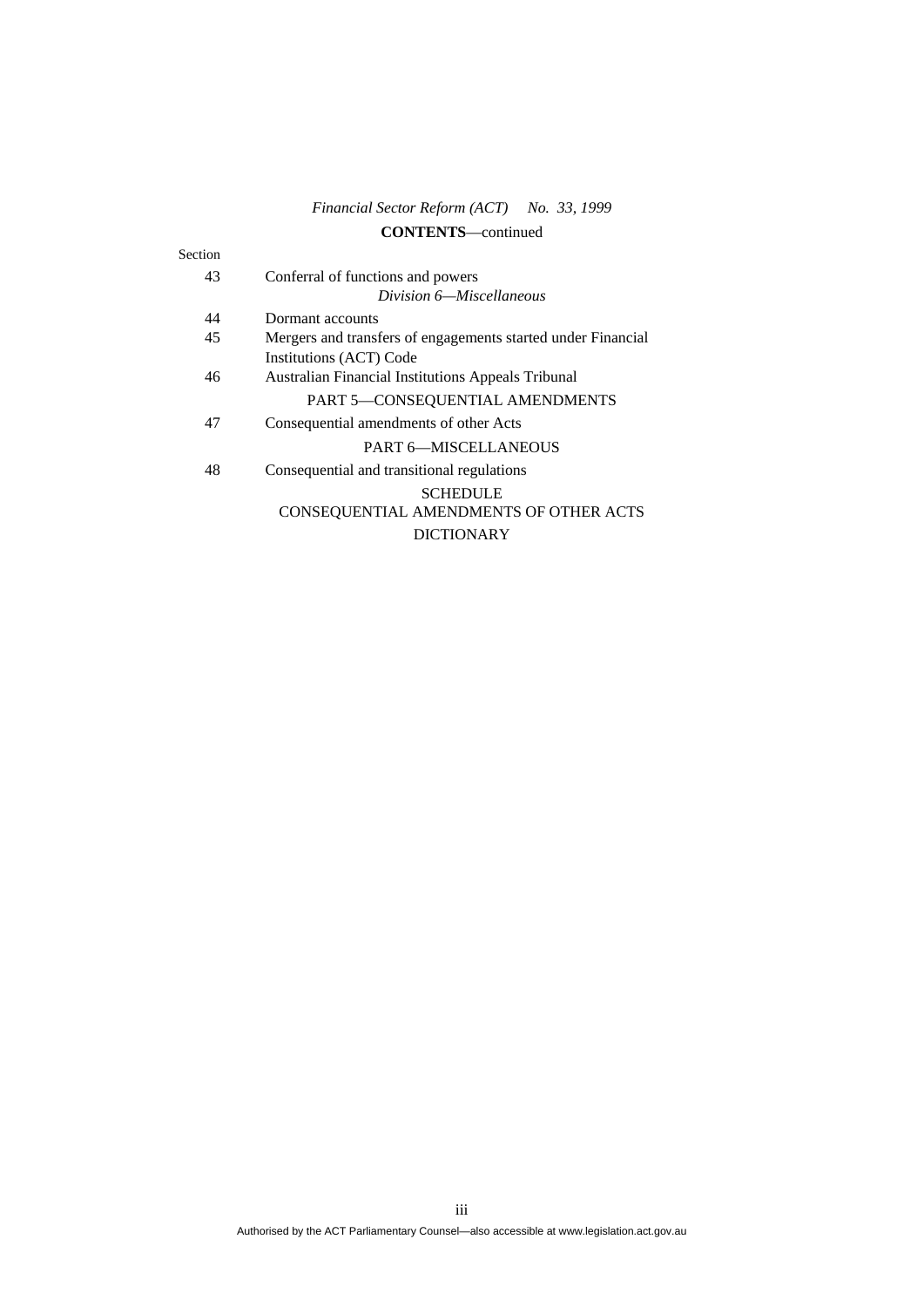

AUSTRALIAN CAPITAL TERRITORY

# **Financial Sector Reform (ACT) Act 1999**

**No. 33 of 1999** 

## **An Act to make provision for the reform of the financial sector and for other purposes**

*[Notified in ACT Gazette S34: 25 June 1999]* 

 The Legislative Assembly for the Australian Capital Territory enacts as follows:

### **PART 1—PRELIMINARY**

### **1 Short title**

 This Act may be cited as the *Financial Sector Reform (ACT) Act 1999.*

### **2 Commencement**

**(1)** Section 1, this section and the dictionary commence on the day this Act is notified in the *Gazette*.

**(2)** The remaining provisions commence on the transfer date.

### **3 Dictionary**

**(1)** The dictionary at the end of this Act defines certain words and expressions used in the Act.

**(2)** The dictionary is part of this Act.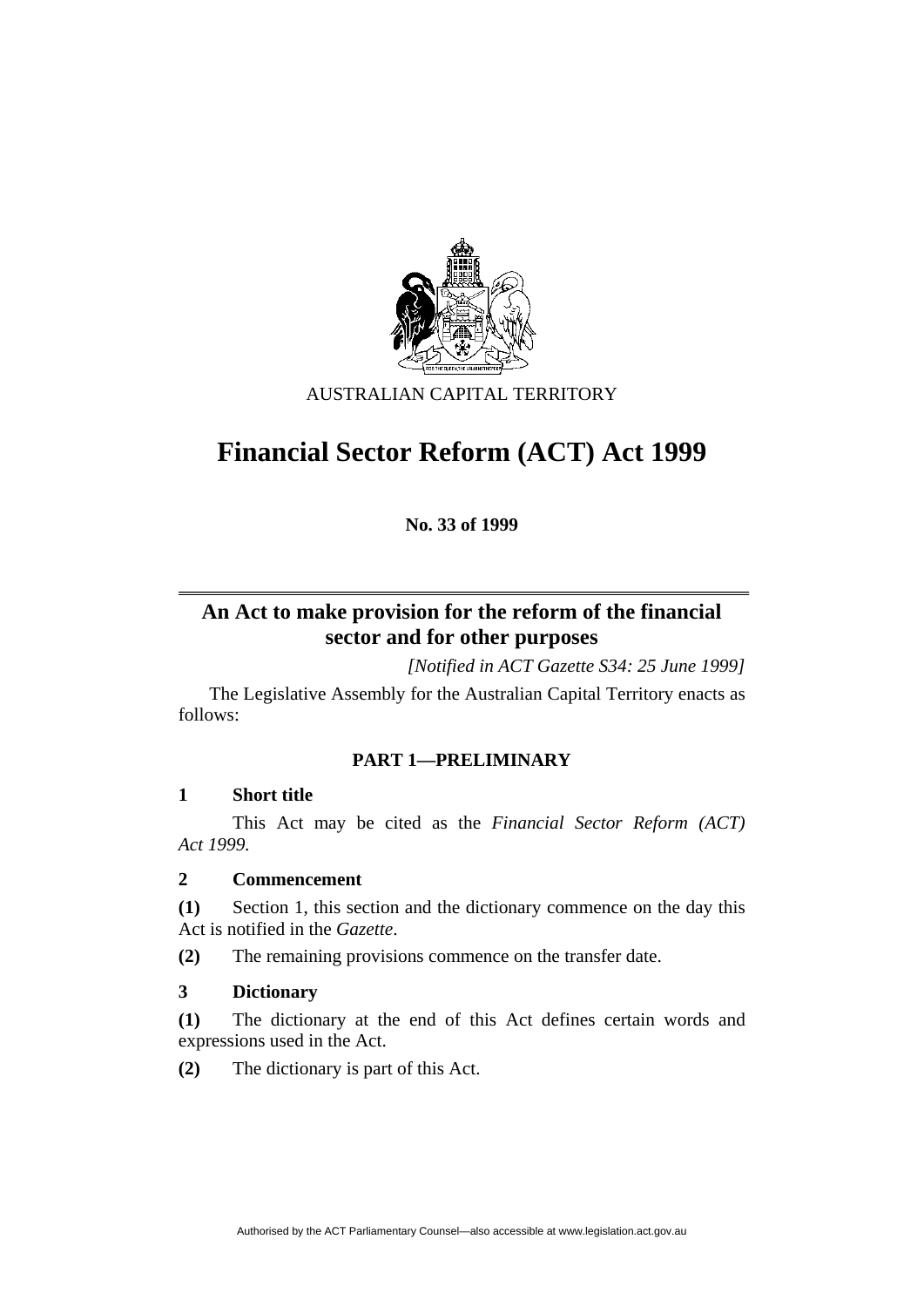*Financial Sector Reform (ACT) No. 33, 1999* 

#### **4 Act binds all persons**

 This Act binds all persons so far as the legislative power of the Territory permits.

### **PART 2—CONFERRAL OF FUNCTIONS AND POWERS ON APRA AND ASIC**

### **5 Conferral of functions and powers on APRA**

**(1)** APRA has the functions and powers conferred or expressed to be conferred on it under this Act.

**(2)** APRA has power to do acts in the Territory in the performance or exercise of a function or power conferred or expressed to be conferred on APRA by or under a law of another jurisdiction corresponding to this Act.

### **6 Conferral of functions and powers on ASIC**

**(1)** ASIC has the functions and powers conferred or expressed to be conferred on it under this Act.

**(2)** ASIC has power to do acts in the Territory in the performance or exercise of a function or power conferred or expressed to be conferred on ASIC by or under a law of another jurisdiction corresponding to this Act.

### **PART 3—AUTHORISED DEPOSIT-TAKING INSTITUTIONS— TRANSFER OF BUSINESS**

### **7 Words defined in FS(TB) Act**

 Unless the contrary intention appears, words defined in the FS(TB) Act have the same respective meanings in this part.

### **8 Authorised APRA officer**

**(1)** APRA may, in writing, authorise a person who is an APRA board member, or an APRA staff member, to perform or exercise the functions or powers of an authorised APRA officer under a particular provision of this part.

**(2)** The functions and powers necessary for the purposes of this section are conferred on APRA.

### **9 Voluntary transfers**

**(1)** The purpose of this section is to facilitate voluntary transfers of business under Part 3 of the FS(TB) Act for regulated bodies.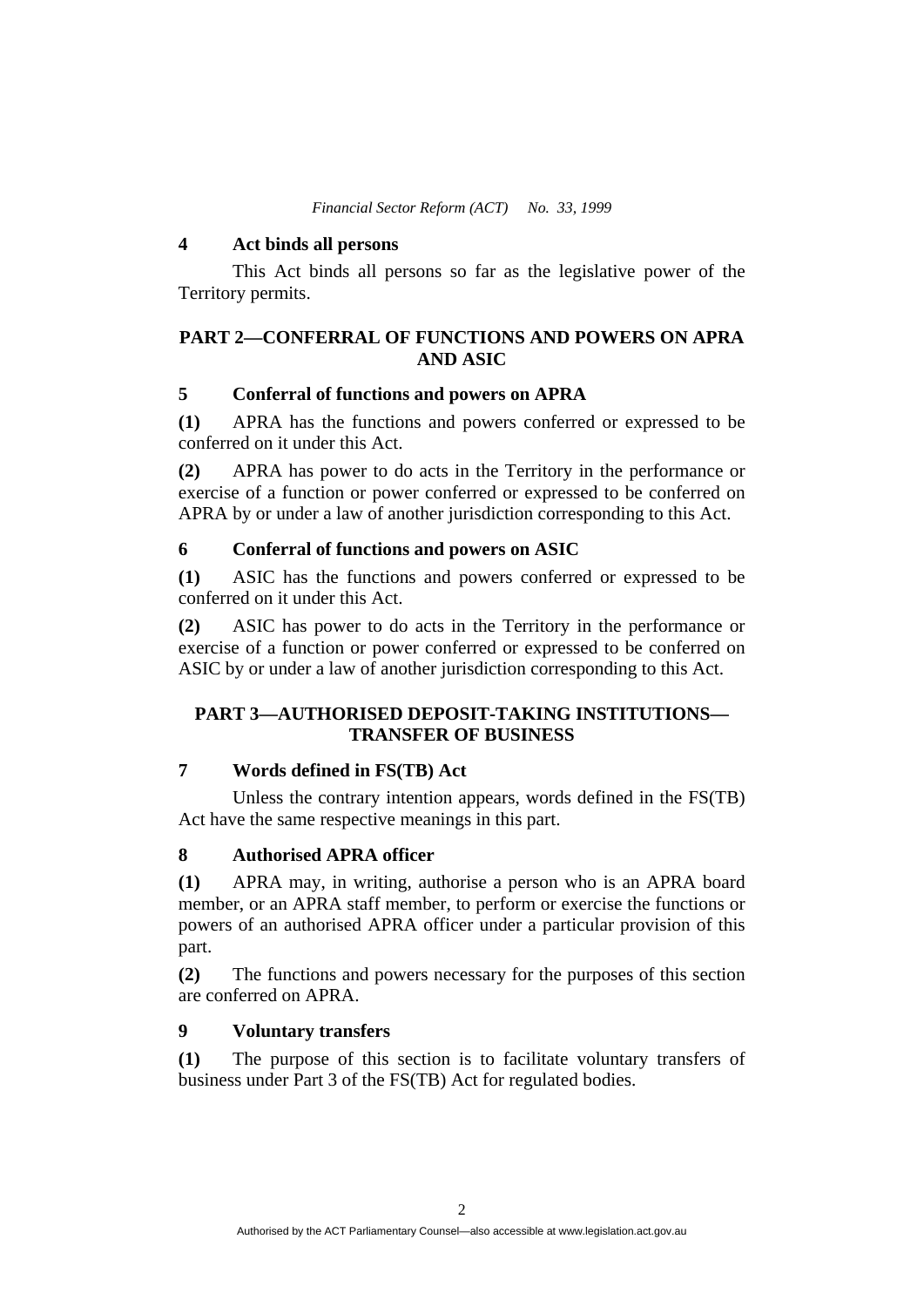**(2)** This section applies when a certificate of transfer issued under section 18 of the FS(TB) Act comes into force under Division 3 of Part 3 of that Act.

**(3)** The receiving body is taken to be the successor in law of the transferring body, to the extent of the transfer.

- **(4)** In particular—
	- (a) if the transfer is a total transfer—all the assets and liabilities of the transferring body become the assets and liabilities of the receiving body without any transfer, conveyance or assignment; and
	- (b) if the transfer is a partial transfer—all the assets and liabilities of the transferring body included in the list of assets and liabilities specified in the statement of detail become assets and liabilities of the receiving body without any transfer, conveyance or assignment; and
	- (c) to the extent of the transfer, the duties, obligations, immunities, rights and privileges applying to the transferring body apply to the receiving body.

**(5)** If there is an approved section 20 statement in relation to the transfer that specifies—

- (a) that particular things are to happen or are taken to be the case, those things are taken to happen, or to be the case, in accordance with the statement; or
- (b) a mechanism for deciding things that are to happen or are taken to be the case, things decided in accordance with that mechanism are taken to happen, or to be the case, as decided in accordance with that mechanism.

#### **10 Compulsory transfers**

**(1)** The purpose of this section is to facilitate compulsory transfers of business under Part 4 of the FS(TB) Act for regulated bodies.

**(2)** This section applies when a certificate of transfer issued under section 33 of the FS(TB) Act comes into force under Division 3 of Part 4 of that Act.

**(3)** The receiving body is taken to be the successor in law of the transferring body, to the extent of the transfer.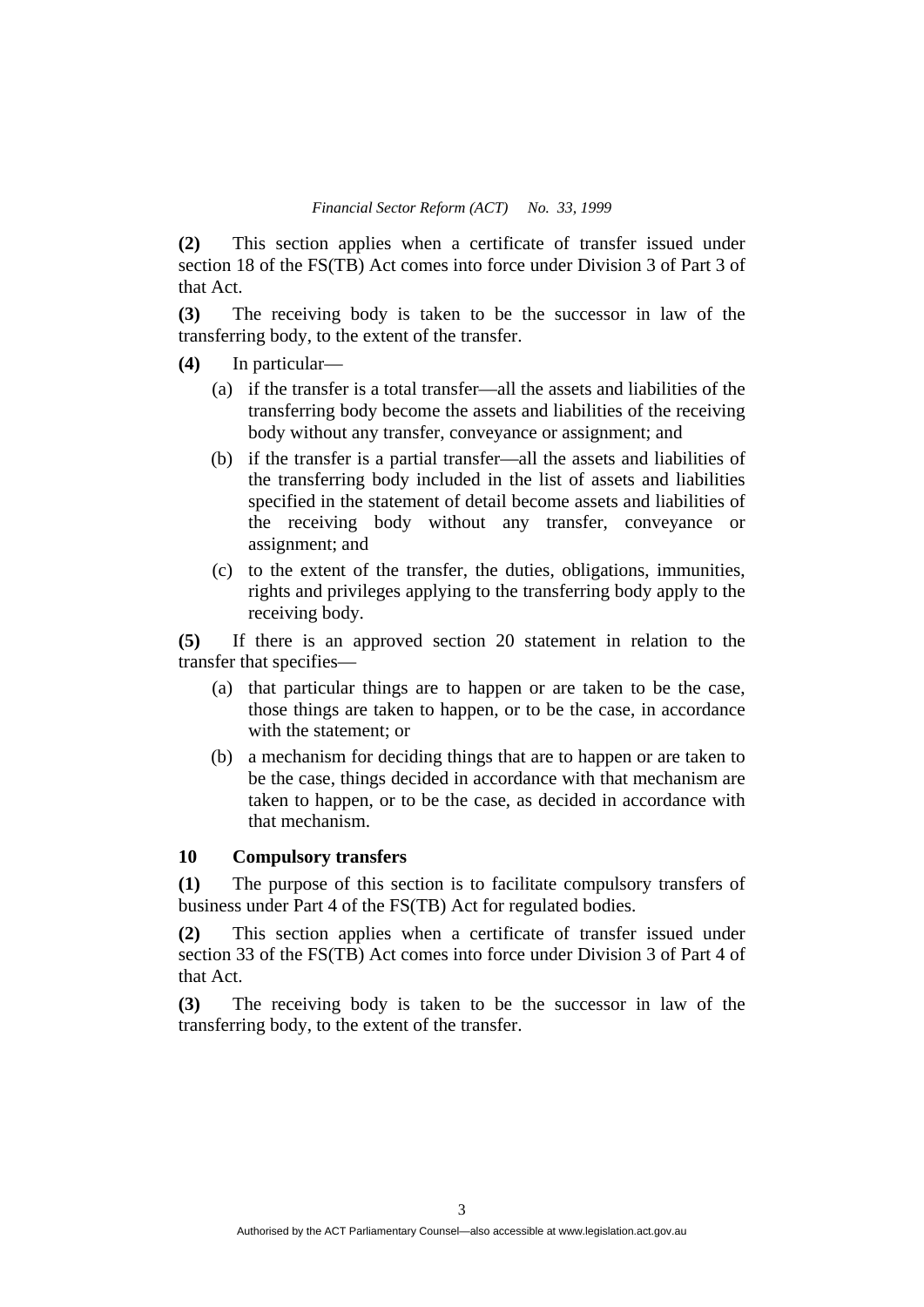- **(4)** In particular—
	- (a) if the transfer is a total transfer—all the assets and liabilities of the transferring body become assets and liabilities of the receiving body without any transfer, conveyance or assignment; and
	- (b) if the transfer is a partial transfer, all the assets and liabilities of the transferring body that are included in the list, referred to in paragraph 33 (2) (c) of the FS(TB) Act, included in, or attached to, the certificate of transfer become assets and liabilities of the receiving body without any transfer, conveyance or assignment; and
	- (c) to the extent of the transfer, the duties, obligations, immunities, rights and privileges applying to the transferring body apply to the receiving body.

**(5)** If the certificate of transfer includes provisions of a kind referred to in subsection 33 (3) of the FS(TB) Act specifying—

- (a) that particular things are to happen or are taken to be the case, those things are taken to happen, or to be the case, in accordance with those provisions; or
- (b) a mechanism for deciding things that are to happen or are taken to be the case, things decided in accordance with that mechanism are taken to happen, or to be the case, as decided in accordance with that mechanism.

**(6)** If there is an approved section 30 statement in relation to the transfer that specifies—

- (a) that particular things are to happen or are taken to be the case, those things are taken to happen, or to be the case, in accordance with the statement; or
- (b) a mechanism for deciding things that are to happen or are taken to be the case, things decided in accordance with that mechanism are taken to happen, or to be the case, as decided in accordance with that mechanism.

### **11 Certificates evidencing operation of part**

**(1)** An authorised APRA officer may, by a certificate in writing signed by the officer, certify anything relating to the effect of this part, and, in particular may certify that—

 (a) a particular asset of a transferring body has become a transferred asset of a receiving body; or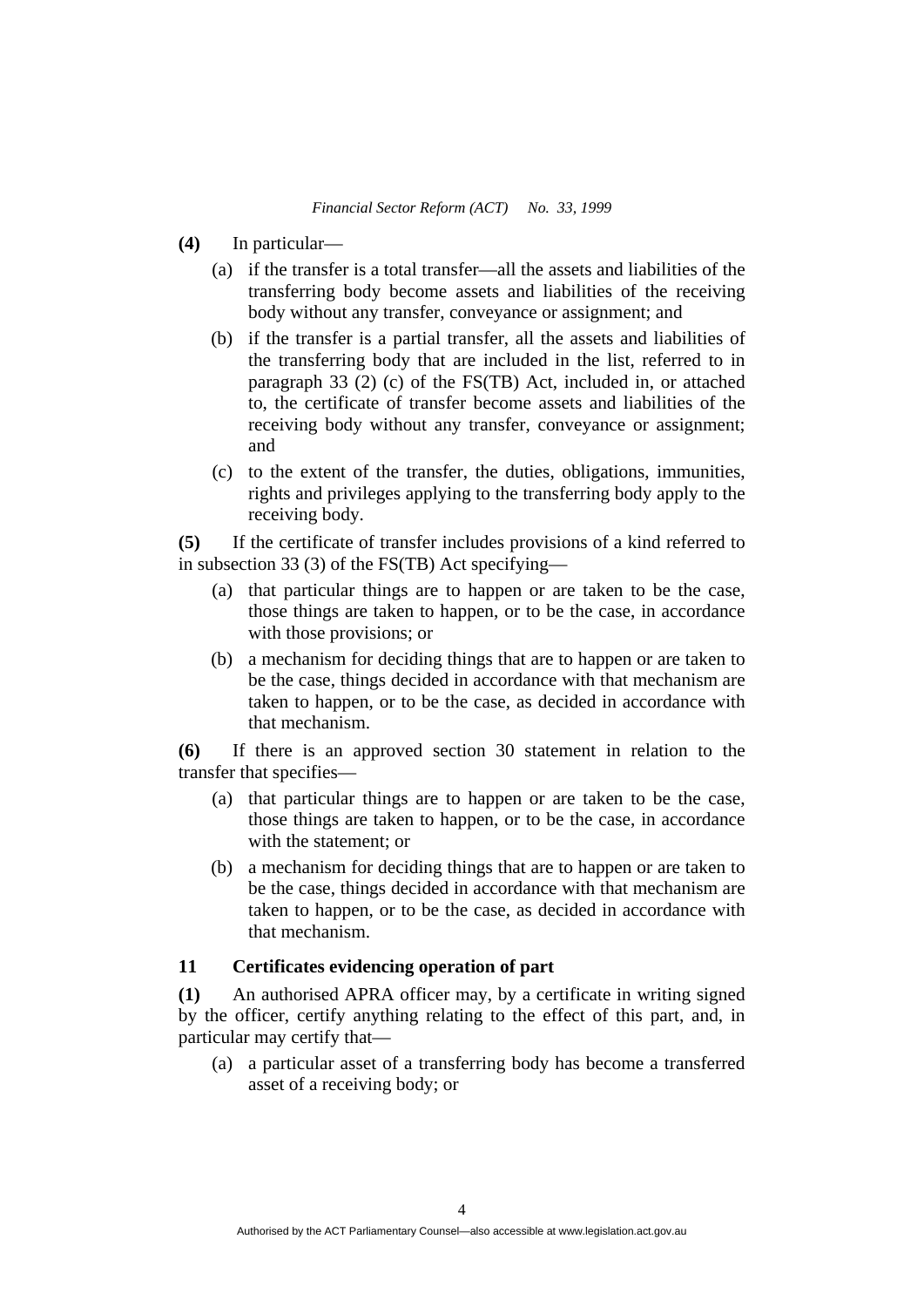(b) a particular liability of a transferring body has become a transferred liability of a receiving body.

**(2)** For all purposes and in all proceedings, a certificate under subsection (1) is evidence of the matters certified.

### **12 Certificates about land and interests in land**

- **(1)** This section applies if—
	- (a) a receiving body becomes, under this part, the owner of land, or an interest in land, situated in the Territory; and
	- (b) there is lodged with the Registrar-General a certificate that—
		- (i) is signed by an authorised APRA officer; and
		- (ii) identifies the land or interest; and
		- (iii) states the receiving body has, under this part, become the owner of that land or interest.
- **(2)** The Registrar-General may—
	- (a) register or record the matter in the same way as dealings in land or interests in land of that kind are registered or recorded; and
	- (b) deal with, and give effect to, the certificate.

#### **13 Certificates about other assets**

- **(1)** This section applies if—
	- (a) an asset, other than land or an interest in land, becomes, under this part, an asset of a receiving body; and
	- (b) there is lodged with the entity who has, under the law, responsibility for keeping a register or record relating to assets of that kind a certificate that—
		- (i) is signed by an authorised APRA officer; and
		- (ii) identifies the asset; and
		- (iii) states the asset has, under this part, become an asset of the receiving body.
- **(2)** The entity may—
	- (a) register or record the matter in the same way as transactions relating to assets of that kind are registered or recorded; and
	- (b) deal with, and give effect to, the certificate.
- **(3)** This section does not affect the operation of the Corporations Law.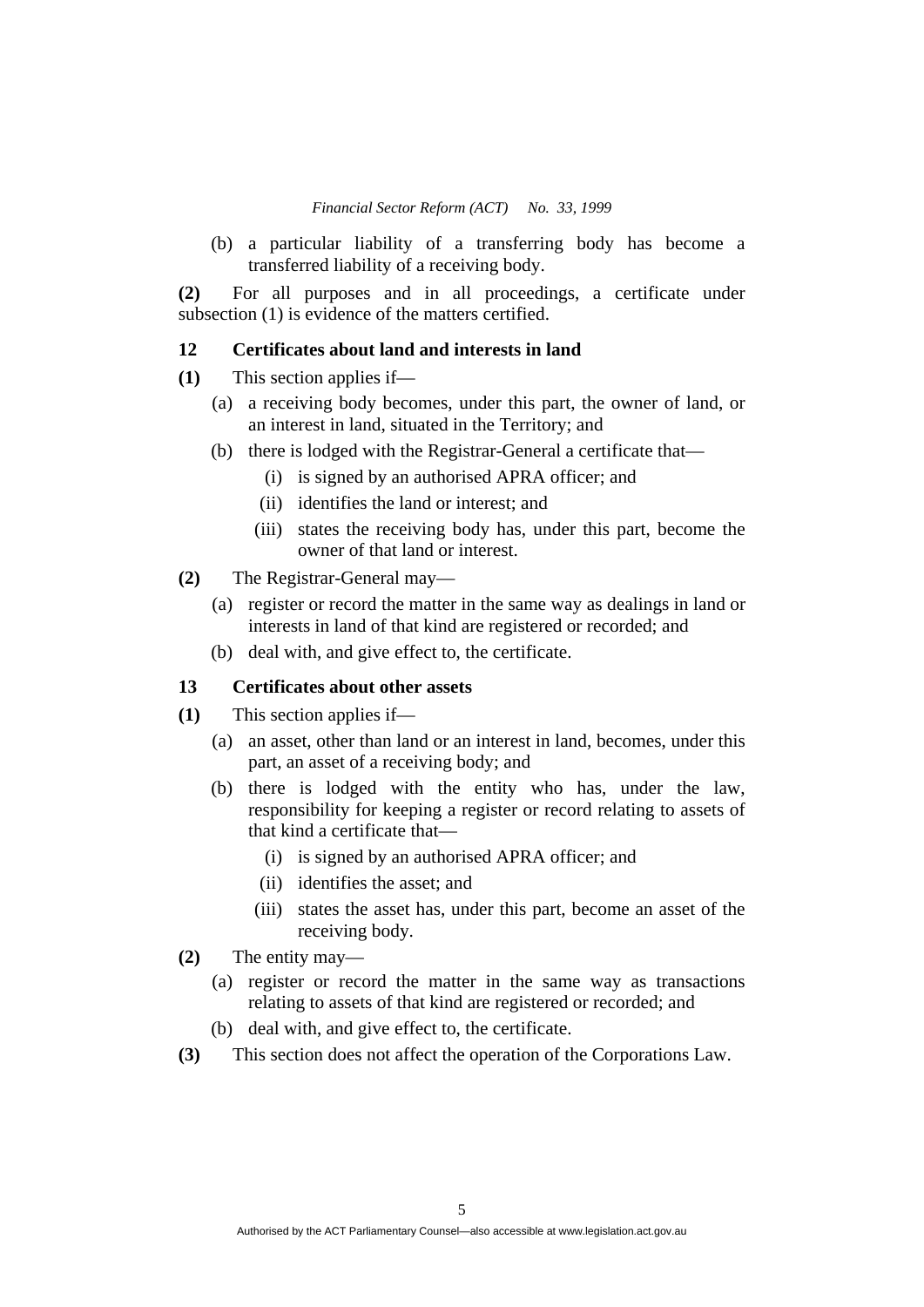*Financial Sector Reform (ACT) No. 33, 1999* 

#### **14 Documents purporting to be certificates**

 A document purporting to be a certificate mentioned in section 12 or 13 is taken to be a certificate of that type unless the contrary is established.

### **15 Relationship of part with other laws**

**(1)** This part has effect despite anything in a contract, deed, undertaking, agreement or other instrument.

- **(2)** Nothing done under this part—
	- (a) places a receiving body, a transferring body or another person in breach of contract or confidence or otherwise makes any of them guilty of a civil wrong; or
	- (b) places a receiving body, a transferring body or another person in breach of—
		- (i) a law of the Territory; or
		- (ii) a contractual provision prohibiting, restricting or regulating the assignment or transfer of an asset or liability or the disclosure of information; or
	- (c) releases a surety, wholly or partly, from all or any of the surety's obligations.

**(3)** Without limiting subsection (1), if, apart from this section, the advice or consent of a person would be necessary for a particular purpose, the advice is taken to have been obtained or the consent is taken to have been given.

### **PART 4—REPEALS AND TRANSITIONAL PROVISIONS**

### *Division 1—Repeals*

### **16 Repeals**

The following Acts are repealed:

- (a) the *Financial Institutions (Application of Laws) Act 1992*;
- (b) the *Financial Institutions (Supervisory Authority) Act 1992*.

#### *Division 2—Provisions relating to AFIC*

### **17 Continuation and preservation of civil proceedings involving AFIC**

**(1)** If a proceeding to which AFIC is a party was pending in a court of the Territory immediately before the transfer date, the State of Queensland may be substituted for AFIC as a party to the proceeding.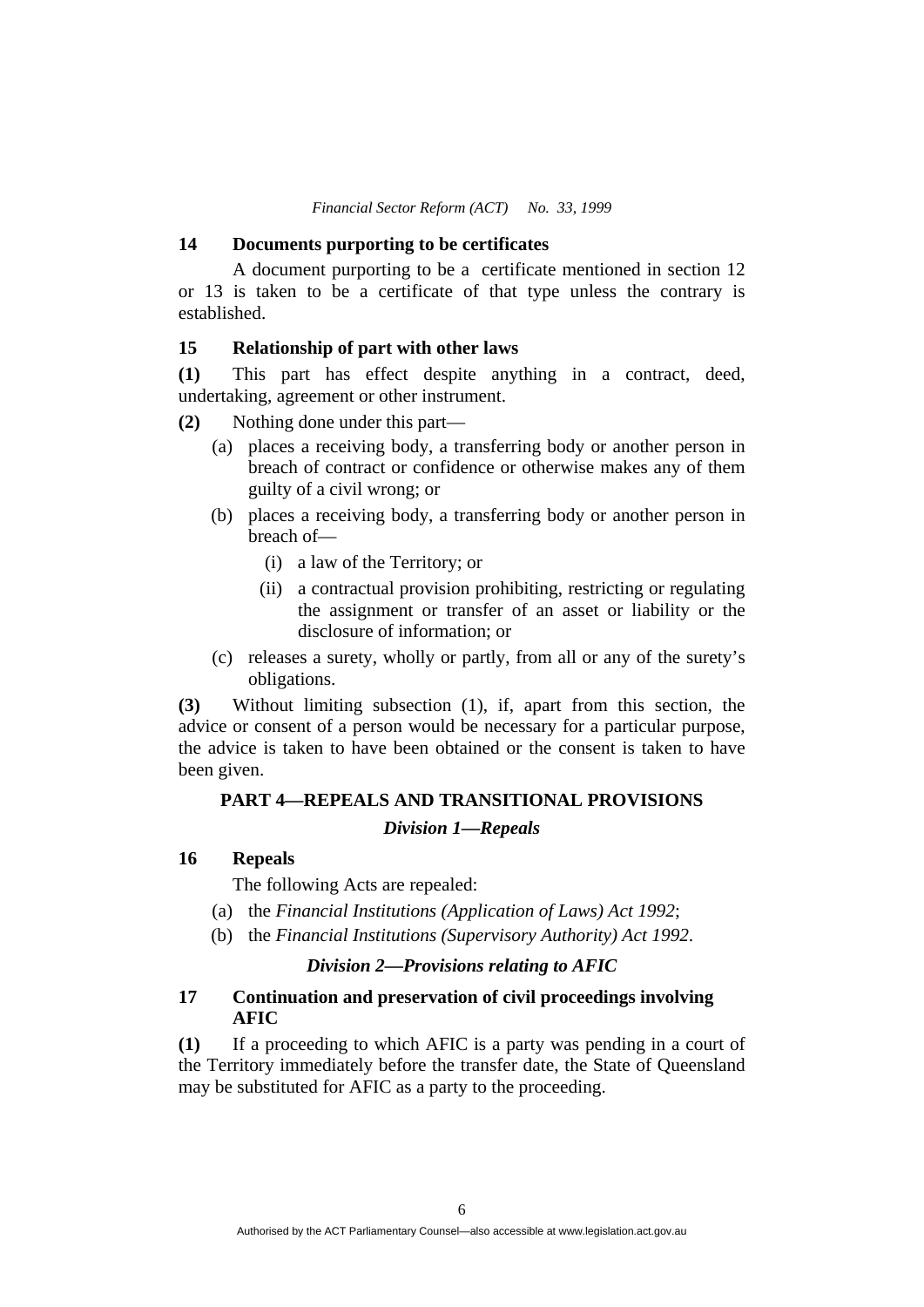**(2)** Where, but for the repeal of the fiscal bodies legislation and the dissolution of AFIC, a proceeding could have been brought against AFIC in a court of the Territory, the proceeding may instead be brought in that court against the State of Queensland.

**(3)** For this section evidence that would have been admissible for or against AFIC is admissible for or against the State of Queensland.

**(4)** This section does not apply to a proceeding for an offence.

#### **18 Continuation of offence proceedings**

**(1)** This section applies to a proceeding in a court of the Territory for an offence brought under section 63 of the AFIC Code by AFIC, or a person authorised in writing by AFIC, that started before the transfer date but was not completed before that date.

**(2)** On and after the transfer date, the proceeding may continue to be prosecuted by either APRA or ASIC in place of AFIC or the person authorised by AFIC, and APRA or ASIC may be substituted in the proceeding for AFIC or the person.

**(3)** The functions and powers necessary for this section are conferred on APRA and ASIC.

### *Division 3—Provisions relating to the Registrar of Financial Institutions*

#### *Subdivision 1—Preliminary*

### **19 Interpretation**

In this division—

*registrar* means—

- (a) the office of Registrar of Financial Institutions established by section 5 of the *Financial Institutions (Supervisory Authority) Act 1992* and continued in existence by this division; or
- (b) the person holding that office for the time being.

### *Subdivision 2—Office of registrar to continue*

### **20 Continuation of office of registrar for certain purposes**

**(1)** This section applies despite the repeal of the *Financial Institutions (Supervisory Authority) Act 1992*.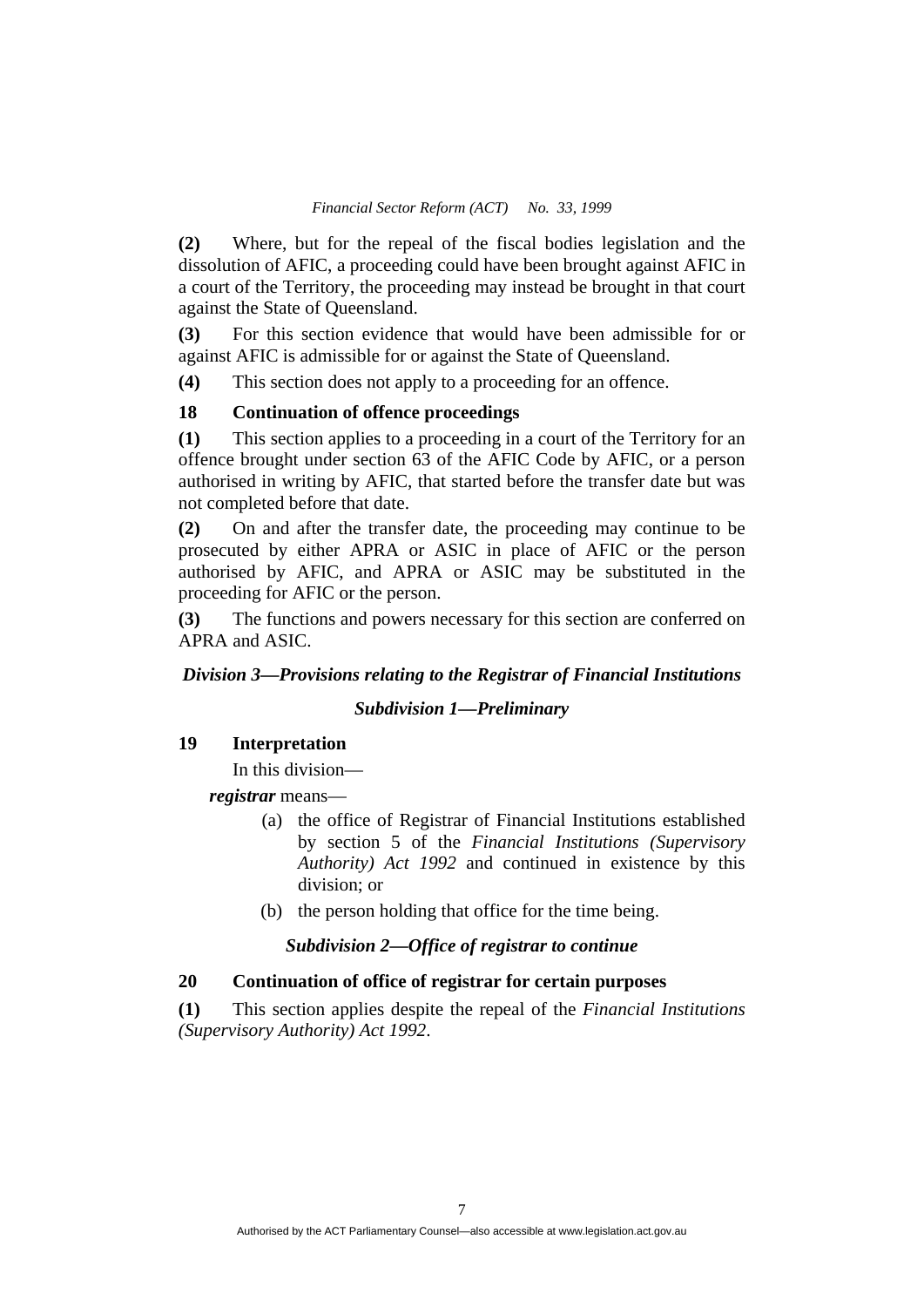**(2)** The office of the Registrar of Financial Institutions continues in existence but only for the purposes of enabling the person holding the office to—

- (a) give effect to anything relating to the transfer, under a law of the Commonwealth or this Act, of any of the functions of the registrar as an SSA under the fiscal bodies legislation to APRA or ASIC; and
- (b) prepare his or her final report and financial statements under section 21; and
- (c) do other things under this division; and
- (d) wind up the affairs of the office as soon as practicable but, in any case, within 12 months after the transfer date.

**(3)** Without limiting paragraph (2) (a), the registrar must comply with clause 4 of schedule 4 of the Corporations Law.

**(4)** The registrar has the powers necessary or desirable for him or her to act under subsection (2) or (3) including the powers to execute a contract, deed or other document necessary for the winding-up of the affairs of his or her office.

**(5)** To the extent it is necessary or desirable to allow the registrar to act under subsection (2), the provisions of the fiscal bodies legislation and the *Financial Institutions (Supervisory Authority) Act 1992,* including the provisions of the Act about the registrar, continue to apply despite the repeal of all or any of the legislation or of the Act.

**(6)** The person who immediately before the transfer date was the registrar under the *Financial Institutions (Supervisory Authority) Act 1992*  continues in office.

**(7)** For the purposes of the registrar exercising a power under this section—

- (a) section 17 of the *Financial Institutions (Supervisory Authority) Act 1992* applies to an honest act or omission of the registrar as if a reference in that section to the financial institutions legislation were a reference to this section; and
- (b) section 18 of that Act applies to an honest act or omission of a public servant assisting the registrar in the course of that assistance.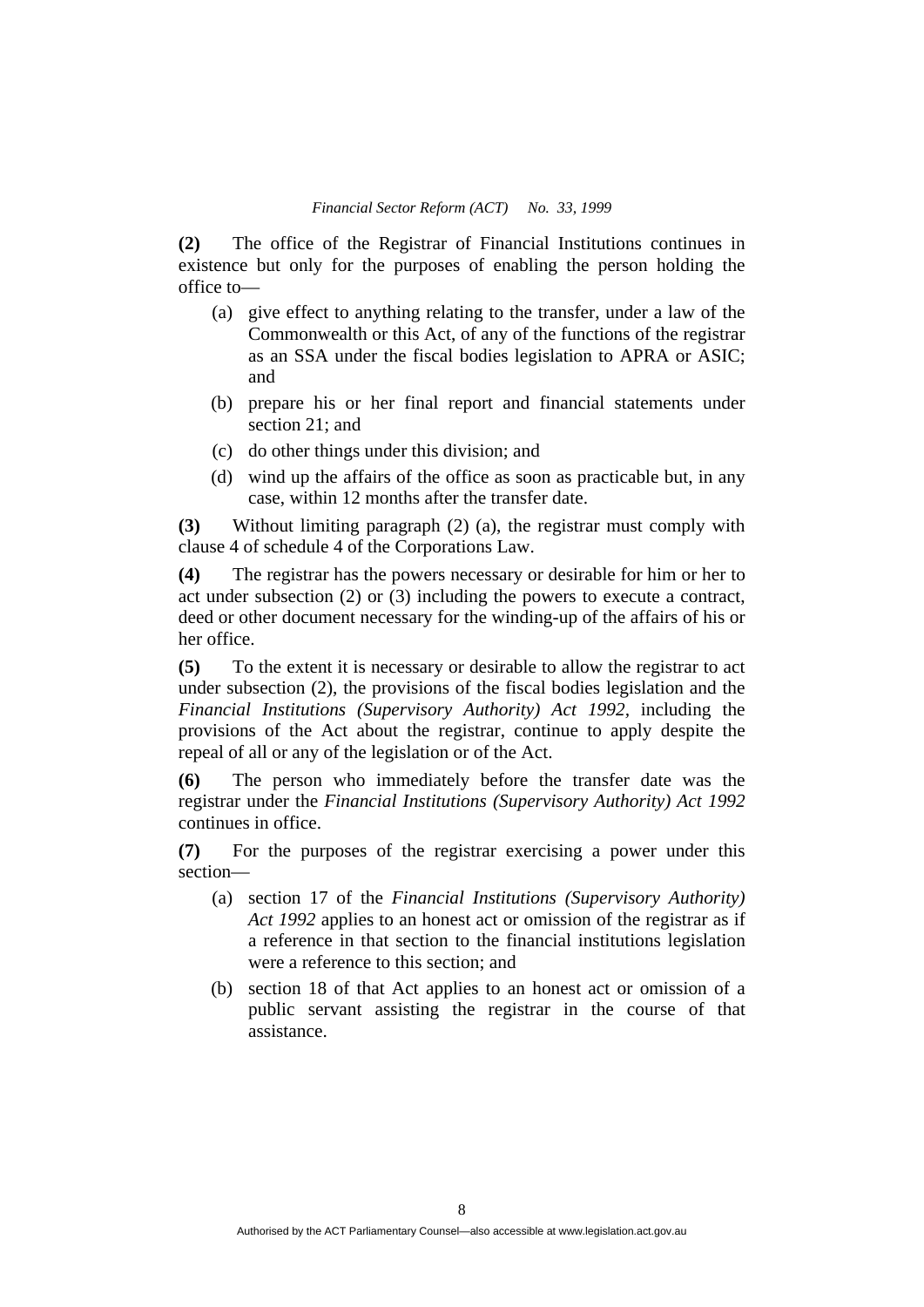- **(8)** In this section
	- *winding-up*, in relation to the affairs of the office of the registrar, includes realising the assets of the office and discharging its liabilities.

### **21 Registrar's final report and financial statements**

- **(1)** The registrar must, before his or her office is abolished—
	- (a) provide a report under subsection 8 (1) of the *Annual Reports (Government Agencies) Act 1995*; and
	- (b) prepare statements relating to the office under section 59 of the *Financial Management Act 1996*.

**(2)** The report mentioned in paragraph (1) (a) is to relate to such period as the Minister directs under section 10 of the *Annual Reports (Government Agencies) Act 1995*.

**(3)** The statements mentioned in paragraph (1) (b) are to be prepared in respect of the period from the end of the period for which the registrar last prepared annual financial statements under section 59 of the *Financial Management Act 1996* until a day fixed by the Minister in writing.

**(4)** The Minister must consult with the Auditor-General before fixing a day under subsection (3).

**(5)** Sections 60, 61 and 62 of the *Financial Management Act 1996*  apply to financial statements mentioned in paragraph (1) (b).

**(6)** In its application under subsection (5), section 61 of the *Financial Management Act 1996* applies to the financial statements mentioned in paragraph (1) (b) as if the day fixed by the Minister under subsection (3) were the last day of a financial year.

### **22 Abolition of office of registrar**

 The office of registrar is abolished, and the registrar goes out of office, on the earlier of the following:

- (a) 12 months after the transfer date;
- (b) the day stated in a *Gazette* notice published by the Minister.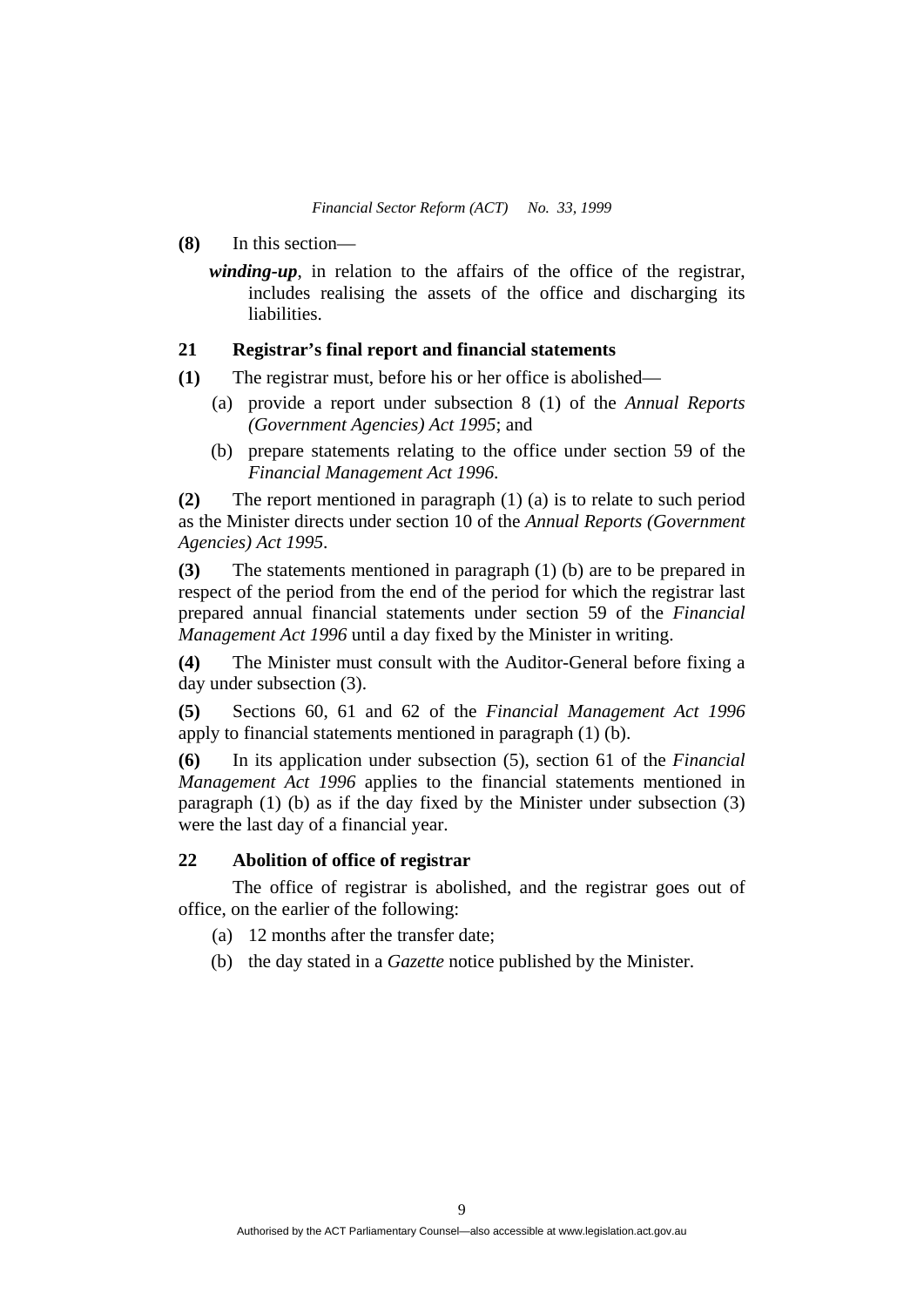*Financial Sector Reform (ACT) No. 33, 1999* 

#### *Subdivision 3—Provisions about particular funds*

#### **23 Continuation and abolition of particular funds**

**(1)** The following funds continue in existence on and after the transfer date despite the commencement of section 16:

- (a) the Credit Unions Contingency Fund;
- (b) the Supervision Fund.
- **(2)** However—
	- (a) when the payments mentioned in subsection 24 (3) have been received by each credit union, the Credit Unions Contingency Fund is abolished; and
	- (b) when the payment mentioned in subsection 25 (1) has been made, the Supervision Fund is abolished.

#### **24 Payments out of Credit Unions Contingency Fund**

**(1)** On the day before the transfer date the registrar must, under section 99A of the Financial Institutions Code, distribute the whole of retained earnings to the contribution accounts of credit unions.

**(2)** For subsection (1), subsection 99A (3) of the Financial Institutions Code does not apply.

**(3)** Immediately after the registrar complies with subsection (1) he or she must pay from the Credit Unions Contingency Fund to each credit union the amount standing to the credit union's credit in the fund.

**(4)** Subsection (3) applies despite section 103 of the Financial Institutions Code.

- **(5)** In this section
	- *contribution accounts*, of credit unions, means the parts of the Credit Unions Contingency Fund that, under subsection 98 (10) of the Financial Institutions Code, are treated as a deferred asset in the accounts of the credit unions.
	- *credit union* means a credit union under the Financial Institutions Code.
	- *retained earnings* means all amounts standing to the credit of the Credit Unions Contingency Fund, other than amounts in the contribution accounts of credit unions.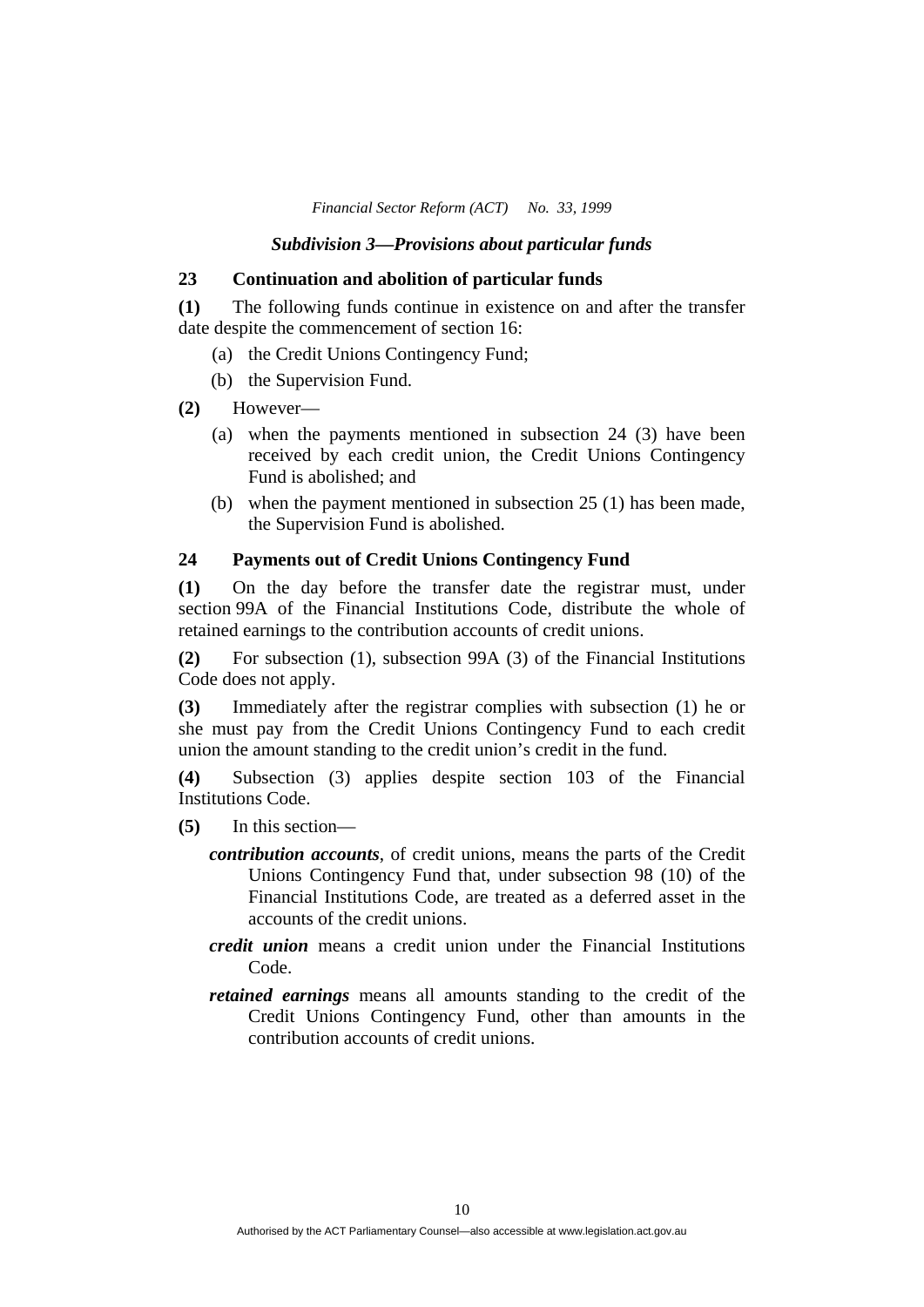#### **25 Winding-up of Supervision Fund**

**(1)** Immediately before the Credit Unions Contingency Fund is wound up under section 24, the registrar must pay into that fund the amount standing to the credit of the Supervision Fund.

**(2)** The amount paid into the Credit Unions Contingency Fund under subsection (1) is to be taken to be retained earnings within the meaning of section 24.

### **26 Financial statements for Credit Unions Contingency Fund**

**(1)** As soon as practicable after the transfer date, the registrar must prepare financial statements for the Credit Unions Contingency Fund.

**(2)** The financial statements must cover the period from the end of the period for which financial statements audited by the Auditor-General were last prepared by the registrar for the fund until the day the fund is abolished.

**(3)** The financial statements are to be audited by the Auditor-General.

**(4)** For the audit, the financial statements are to form part of the statements referred to in paragraph 21 (1) (b).

### **27 Auditor-General to report on fund**

 The Auditor-General must include in his or her audit opinion concerning the financial statements referred to in paragraph 21 (1) (b) an opinion about whether the Credit Unions Contingency Fund was applied for the purposes for which it was established and under section 24.

#### *Subdivision 4—Information may be given to APRA or ASIC*

#### **28 Giving of information**

**(1)** This section applies to—

- (a) the registrar; and
- (b) a member of the staff assisting the registrar; and
- (c) a person who has been a person mentioned in paragraph (a) or (b).

**(2)** A person to whom this section applies may disclose to APRA or ASIC information the person acquired while engaged in the administration of the fiscal bodies legislation.

**(3)** This section applies despite section 410 of the Financial Institutions Code.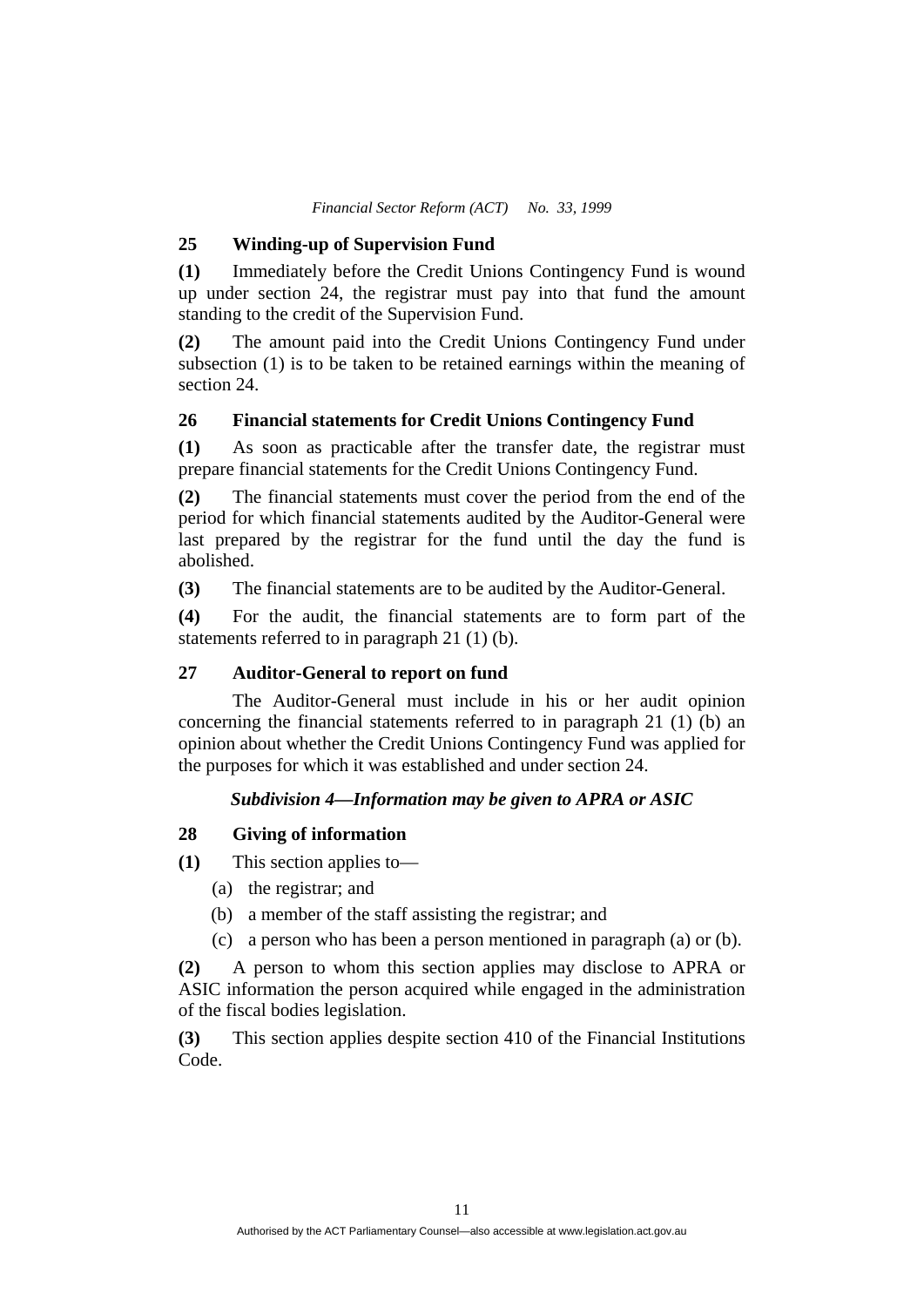*Financial Sector Reform (ACT) No. 33, 1999* 

### *Subdivision 5—Transfer of the registrar's assets and liabilities*

### **29 Transfer of assets and liabilities**

**(1)** The Minister may enter into a transfer agreement under Division 3 of Part 1 of schedule 8 of the FSR Act connected with the transfer of the registrar's assets or liabilities to APRA or ASIC.

**(2)** The transfer agreement has effect according to its terms.

### *Subdivision 6—Proceedings involving the registrar*

### **30 Continuation and preservation of civil proceedings involving the registrar**

**(1)** For a proceeding started before the transfer date to which the registrar was a party immediately before that date, the Territory is substituted as a party to the proceeding.

**(2)** For a proceeding not started before the transfer date and that could if started after that date be brought against the registrar, or apart from the commencement of section 16 and the abolition of the office of the registrar, could have been brought against the registrar, the proceeding may instead be brought against the Territory.

**(3)** For this section evidence that would have been admissible for or against the registrar is admissible for or against the Territory.

**(4)** This section does not apply to a proceeding for an offence.

### **31 Continuation of certain offence proceedings**

**(1)** This section applies to a proceeding for an offence brought under section 404 of the Financial Institutions Code by the registrar, or a person authorised in writing by the registrar, that started before the transfer date but was not completed before that date.

**(2)** On and after the transfer date, the proceeding may continue to be prosecuted by either APRA or ASIC in place of the registrar or the person authorised by the registrar, and APRA or ASIC may be substituted for the registrar or that person.

**(3)** The functions and powers necessary for this section are conferred on APRA and ASIC.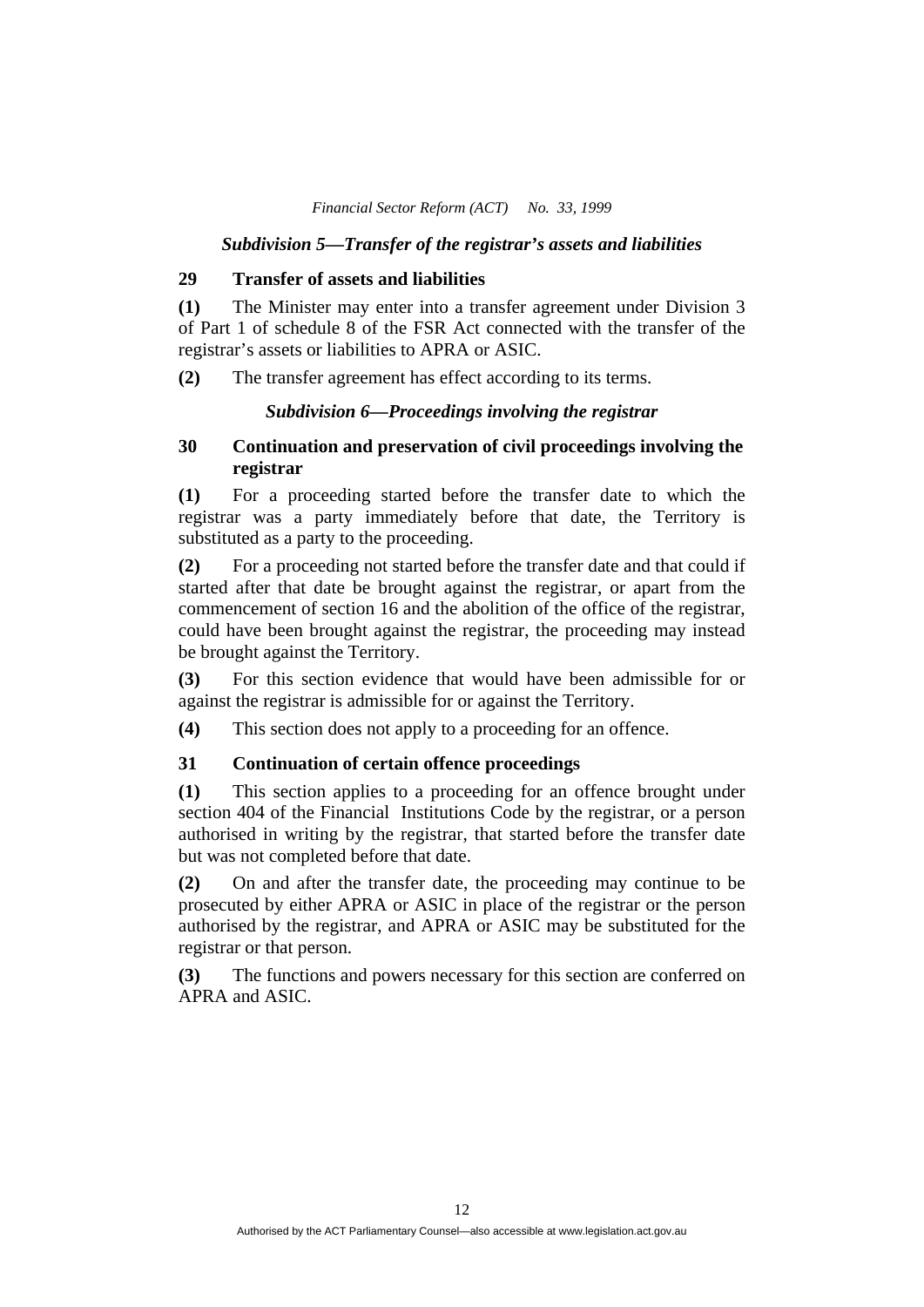#### *Division 4—APRA's and ASIC's functions and powers under codes*

### **32 Conferral of functions and powers relating to financial institutions**

**(1)** Either relevant Commonwealth body has the same enforcement powers relating to anything done or omitted to be done under the Financial Institutions Code before the transfer date as AFIC or the registrar had immediately before that date.

**(2)** For subsection (1), the Financial Institutions Code applies with all necessary changes.

#### **33 AFIC Code provisions**

**(1)** The following provisions of the AFIC Code continue to apply on and after the transfer date in relation to anything done or omitted to be done before that date as if section 16 had not commenced:

- (a) Part 8, other than sections  $50, 51, 55$  and  $58$ ;
- (b) the other provisions of the code relevant to the part.

**(2)** Despite subsection (1), a provision, or part of a provision, applying under the subsection that creates an offence is not limited in its application to anything done or omitted to be done before the transfer date.

- **(3)** For the application mentioned in subsection (1)—
	- (a) a reference in the code to AFIC is taken to be a reference to either relevant Commonwealth body; and
	- (b) a reference in the code to a financial institution is taken to be a reference to an entity that on the transfer date is a company under the Corporations Law and that, immediately before that date, was a financial institution under the code; and
	- (c) in subsection 52 (1) of the code, the words 'the financial institutions scheme' are taken to be omitted and the words 'investigating whether an offence against the fiscal bodies legislation has been committed' are taken to be substituted; and
	- (d) a reference in paragraph 52 (1) (a) or (b) of the code to an employee of AFIC or of a State supervisory authority is taken to be a reference to an employee of either relevant Commonwealth body; and
	- (e) subsection 52 (5) of the code is taken to be omitted; and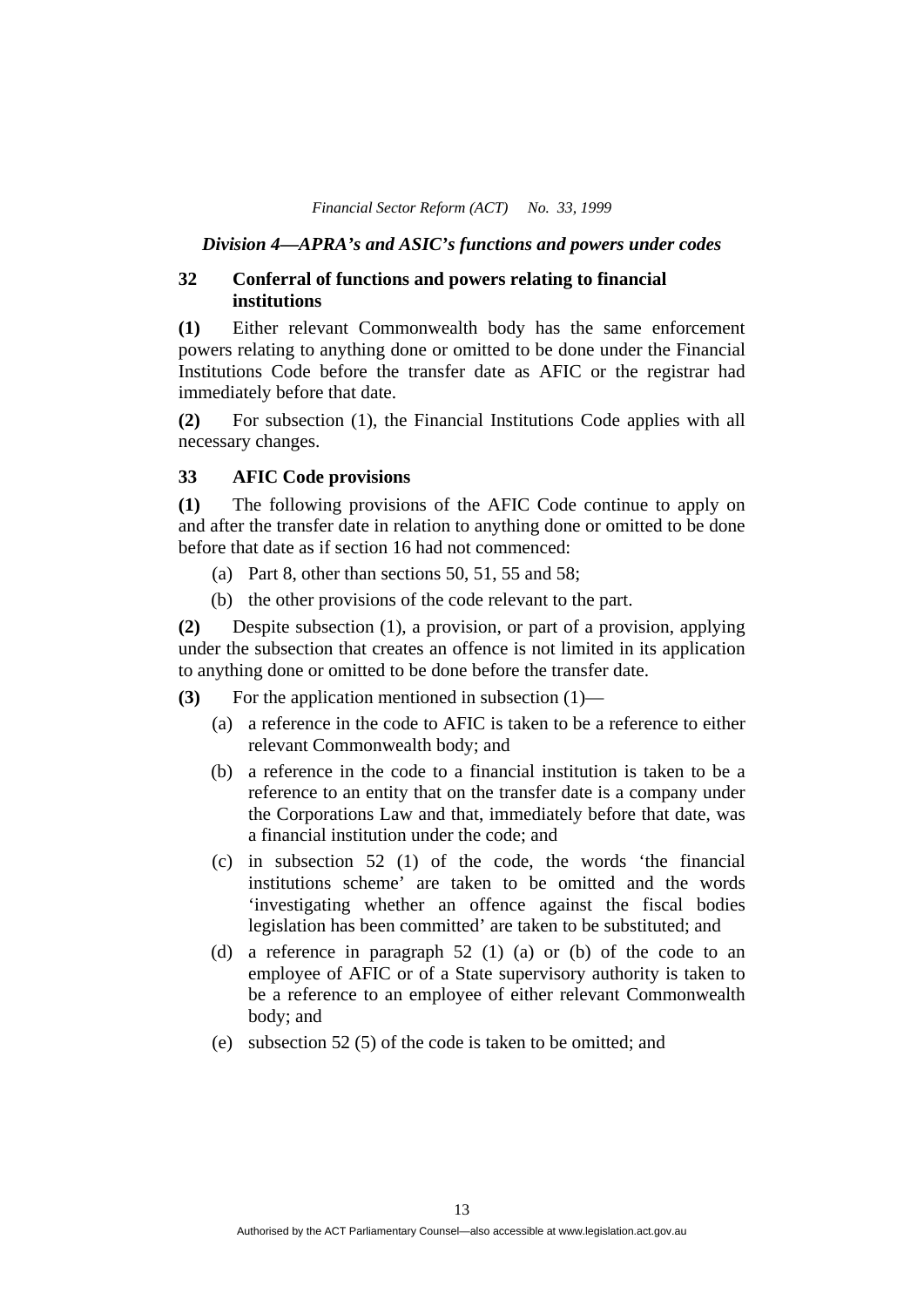- (f) a reference in subsection 53 (1) or (2) of the code to the executive director is taken to be a reference to either relevant Commonwealth body; and
- (g) a reference in subsection 53 (5) of the code to officers and employees of the State supervisory authorities is taken to be a reference to officers and employees of either relevant Commonwealth body; and
- (h) subsections 63 (1A) and (1B) of the code are taken to be omitted; and
- (i) a reference in subsection 63 (2) of the code to the Ministerial Council is taken to be a reference to the Minister administering this Act; and
- (j) the code applies with all other necessary changes.
- **(4)** This section does not limit section 32.

#### **34 Financial Institutions Code provisions**

**(1)** The following provisions of the Financial Institutions Code continue to apply on and after the transfer date in relation to anything done or omitted to be done before the date as if section 16 had not commenced:

- (a) Subdivision 1A of Division 2 of Part 2 (other than sections 75, 79 and 82), part 10 and sections 392, 397, 398 and 404;
- (b) the other provisions of the code relevant to the provisions mentioned in paragraph (a).

**(2)** Despite subsection (1), a provision, or part of a provision, applying under the subsection that creates an offence is not limited in its application to anything done or omitted to be done before the transfer date.

- **(3)** For the application mentioned in subsection (1)—
	- (a) a reference in the code to the SSA is taken to be a reference to either relevant Commonwealth body; and
	- (b) a reference in the code to a financial body is taken to be a reference to an entity that on the transfer date is a company under the Corporations Law and that, immediately before that date, was a financial body under the code; and
	- (c) a reference in the code to a society is taken to be a reference to an entity that on the transfer date is a company under the Corporations Law and that, immediately before that date, was a society under the code; and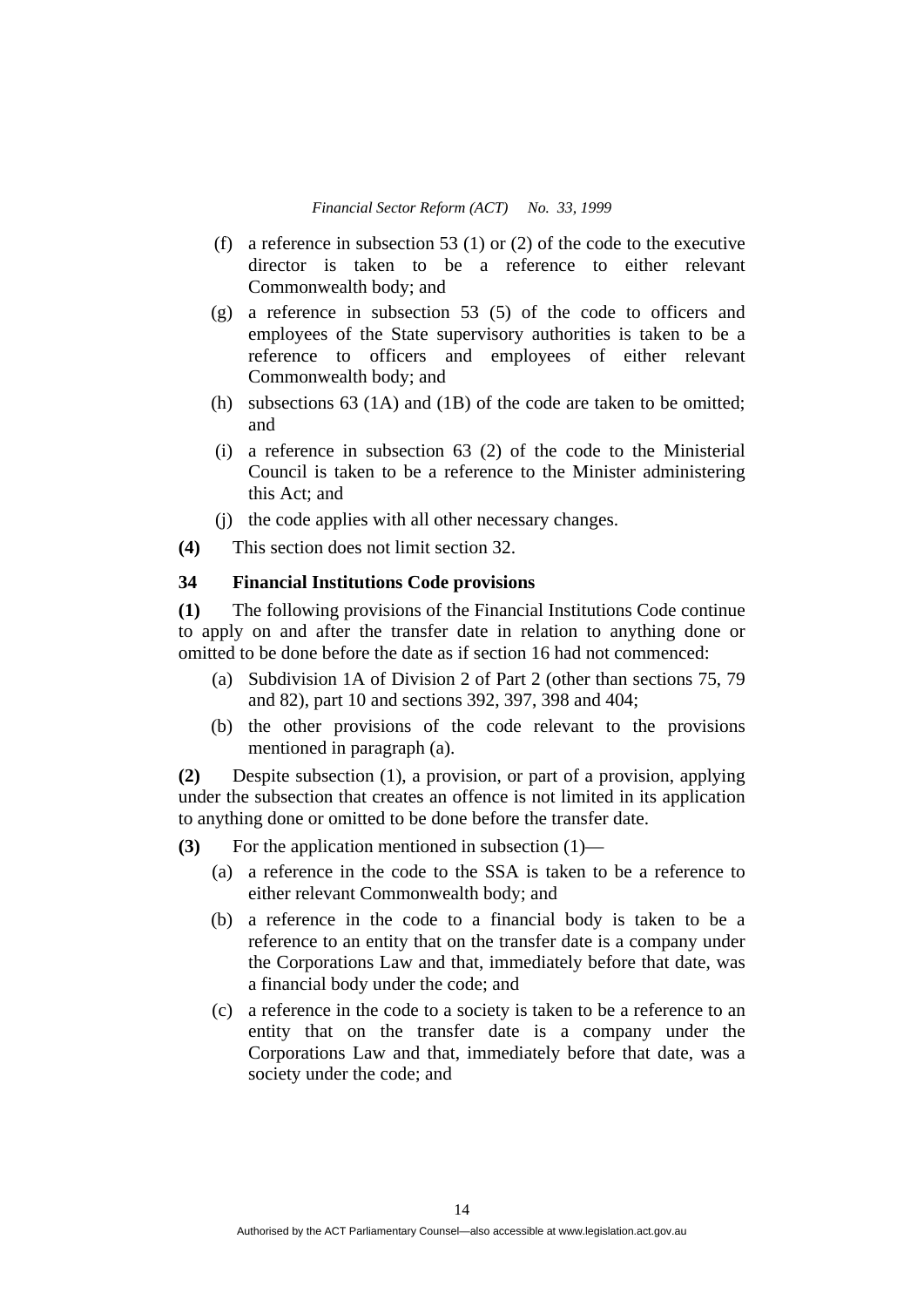- (d) in subsection 76 (1) of the code, the words 'the financial institutions legislation' are taken to be omitted and the words 'investigating whether an offence against the financial institutions legislation has been committed' are taken to be substituted; and
- (e) a reference in paragraph 76 (1) (a) or (b) of the code to an employee of the SSA is taken to be a reference to an employee of either relevant Commonwealth body; and
- (f) subsection 76 (5) of the code is taken to be omitted; and
- (g) in the definition of *financial body to which this section applies* in subsection 397 (1) of the code, paragraphs (a), (b), (d), (e) and (f) are taken to be omitted; and
- (h) subsection 397 (2) of the code is taken to be omitted; and
- (i) in the definition of *financial body to which this section applies* in subsection 398 (1) of the code, paragraphs (a), (b), (d), (e) and (f) are taken to be omitted; and
- (j) in the definition of *prescribed person* in subsection 398 (1) of the code, paragraphs (a) and (b) are taken to be omitted; and
- (k) subsection 398 (2) of the code is taken to be omitted; and
- (l) a reference in subsection 404 (2) of the code to the Minister is taken to be a reference to the Minister administering this Act; and
- (m) the code applies with all other necessary changes.
- **(4)** This section does not limit section 32.

### **35 Provisions for Financial Institutions Code as applied under section 40 of AFIC Code**

**(1)** The following provisions continue to apply on and after the transfer date in relation to anything done or omitted to be done before that date as if section 16 had not commenced—

- (a) section 40 of the AFIC Code to the extent it applies the relevant provisions; and
- (b) the relevant provisions as applied under section 40 of the AFIC Code; and
- (c) the other provisions of the AFIC Code and the Financial Institutions Code relevant for section 40 of the AFIC Code and the relevant provisions.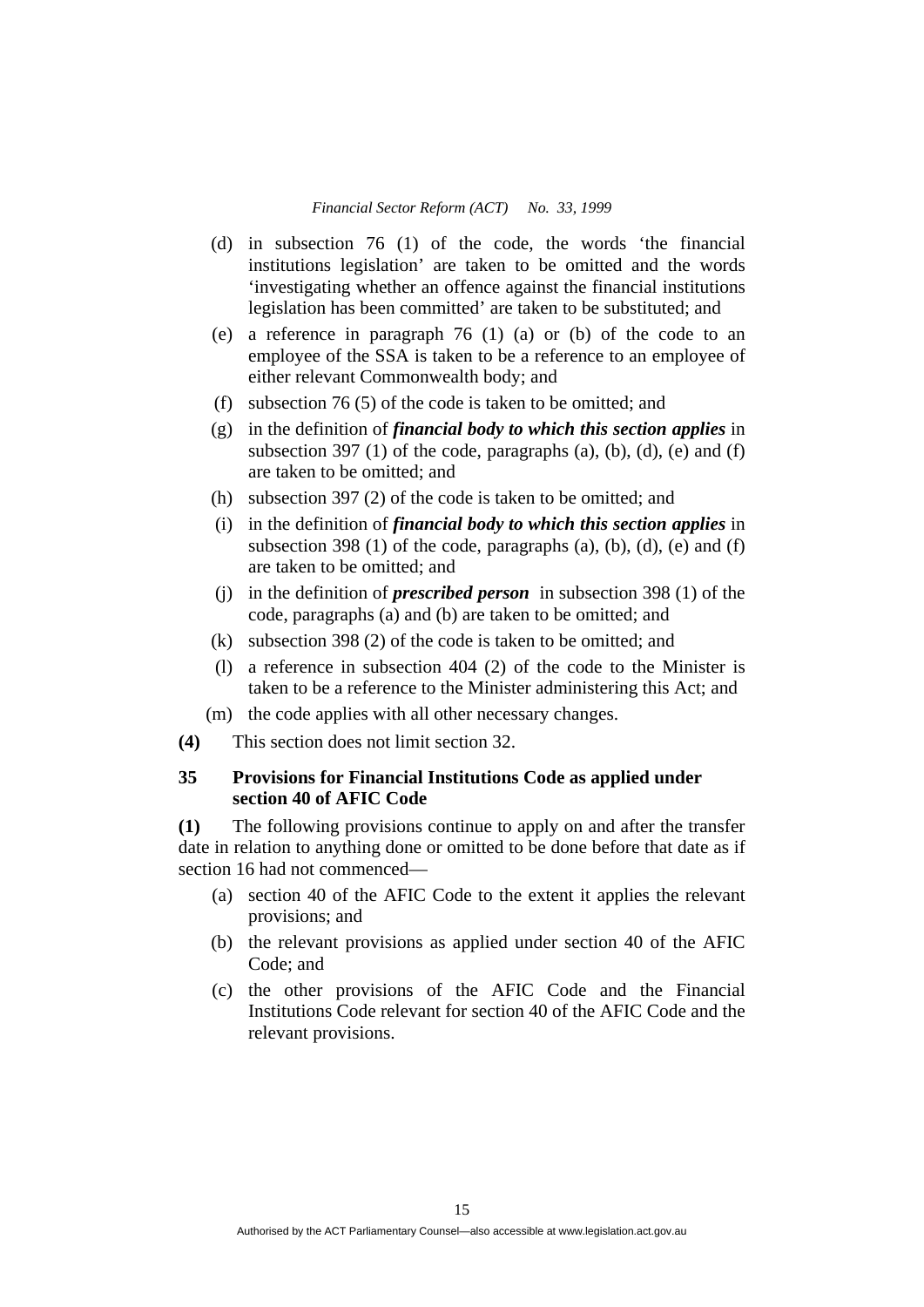**(2)** Despite subsection (1), a provision, or part of a provision, applying under the subsection that creates an offence is not limited in its application to anything done or omitted to be done before the transfer date.

- **(3)** For the application mentioned in subsection (1)—
	- (a) a reference in section 40 of the AFIC Code or in section 5 of the AFIC Regulations to a special services provider is taken to be a reference to an entity that on the transfer date is a company under the Corporations Law and that, immediately before that date, was a special services provider under that code; and
	- (b) a reference in section 40 of the AFIC Code or in section 5 of the AFIC Regulations to AFIC is taken to be a reference to either relevant Commonwealth body; and
	- (c) in subsection 76 (1) of the Financial Institutions Code, the words 'the financial institutions legislation' are taken to be omitted and the words 'investigating whether an offence against the financial institutions legislation has been committed' are taken to be substituted; and
	- (d) subsection 76 (5) of the Financial Institutions Code is taken to be omitted; and
	- (e) in the definition of *financial body to which this section applies* in subsection 397 (1) of the Financial Institutions Code, paragraphs (a), (b), (d), (e) and (f) are taken to be omitted; and
	- (f) subsection 397 (2) of the Financial Institutions Code is taken to be omitted; and
	- (g) in the definition of *financial body to which this section applies* in subsection 398 (1) of the Financial Institutions Code, paragraphs (a), (b), (d), (e) and (f) are taken to be omitted; and
	- (h) in the definition of *prescribed person* in subsection 398 (1) of the Financial Institutions Code, paragraphs (a) and (b) are taken to be omitted; and
	- (i) subsection 398 (2) of the Financial Institutions Code is taken to be omitted; and
	- (j) a reference in subsection 404 (2) of the Financial Institutions Code to the Minister is taken to be a reference to the Minister administering this Act; and
	- (k) the AFIC Code and the Financial Institutions Code apply with all other necessary changes.
- **(4)** This section does not limit section 32.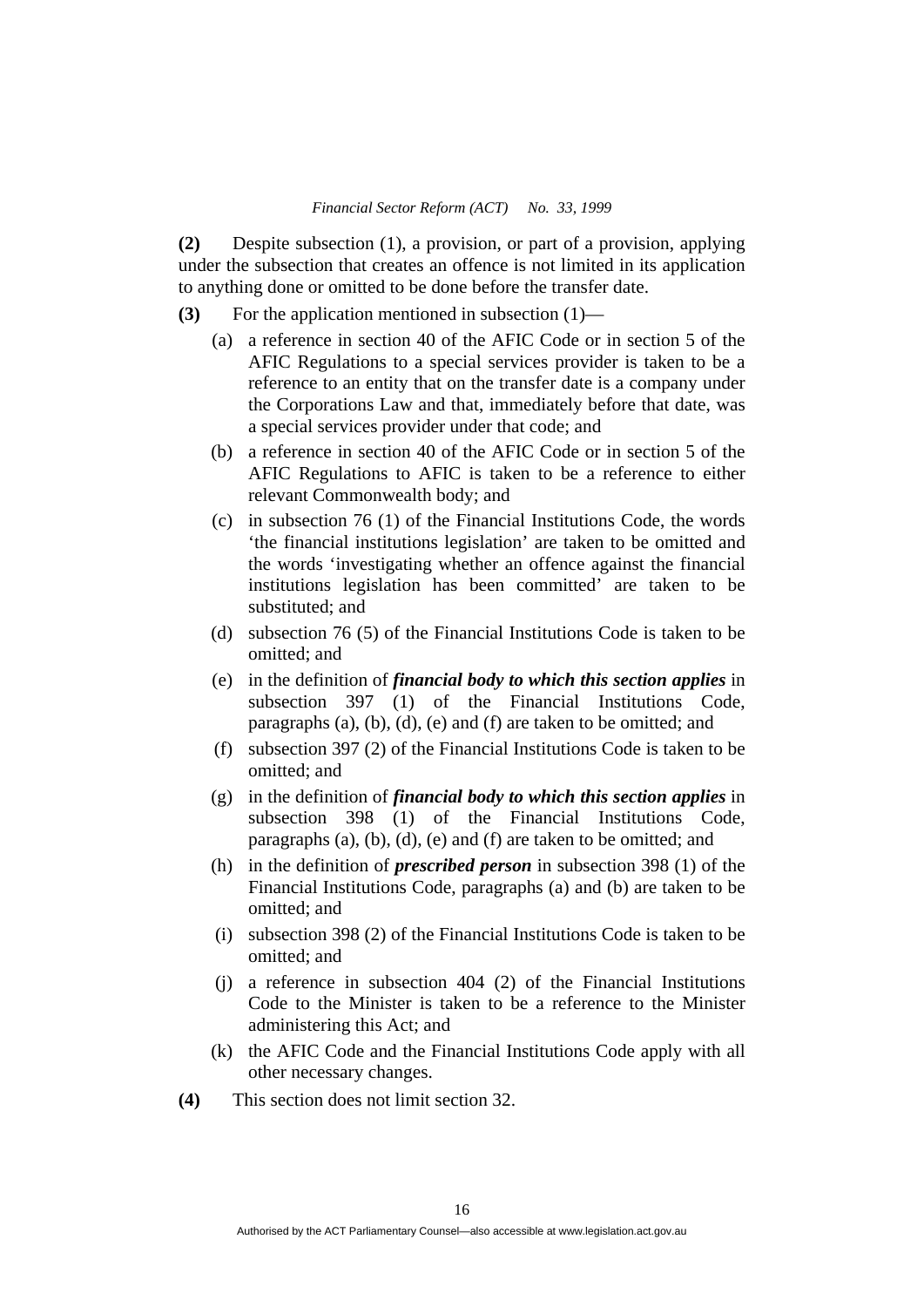- **(5)** In this section
	- *relevant provisions* means Subdivision 1A of Division 2 of Part 2 (other than sections 75, 79 and 82), Part 10 and sections 392, 397, 398 and 404 of the Financial Institutions Code.

### **36 Only appropriately qualified person may be authorised etc**

**(1)** The power to authorise a person, or to delegate a power to a person, under an applied provision is a power only to authorise, or delegate the power to, an appropriately qualified person.

**(2)** In this section—

*applied provision* means any of the following provisions applied under this division:

- (a) subsection 53 (1) of the AFIC Code;
- (b) subsections 77 (1) and 356 (1) of the Financial Institutions Code.

### **37 Conferral of functions and powers**

 The functions and powers necessary for the purposes of this division are conferred on APRA and ASIC.

### *Division 5—Matters relating to deregistered societies*

#### **38 Interpretation**

In this division—

*society* means an entity that, before the transfer date, was—

- (a) a society under the Financial Institutions Code; or
- (b) a building society.

#### **39 Application**

 This division applies to a society whose registration has been cancelled, before the transfer date, under the Financial Institutions Code.

### **40 Society's property vested in ASIC under section 29**

**(1)** This section applies to property vested in ASIC under section 29 that was held by the society.

**(2)** If the property was held by the society on trust, ASIC may—

- (a) continue to act as trustee; or
- (b) apply to a court for the appointment of a new trustee.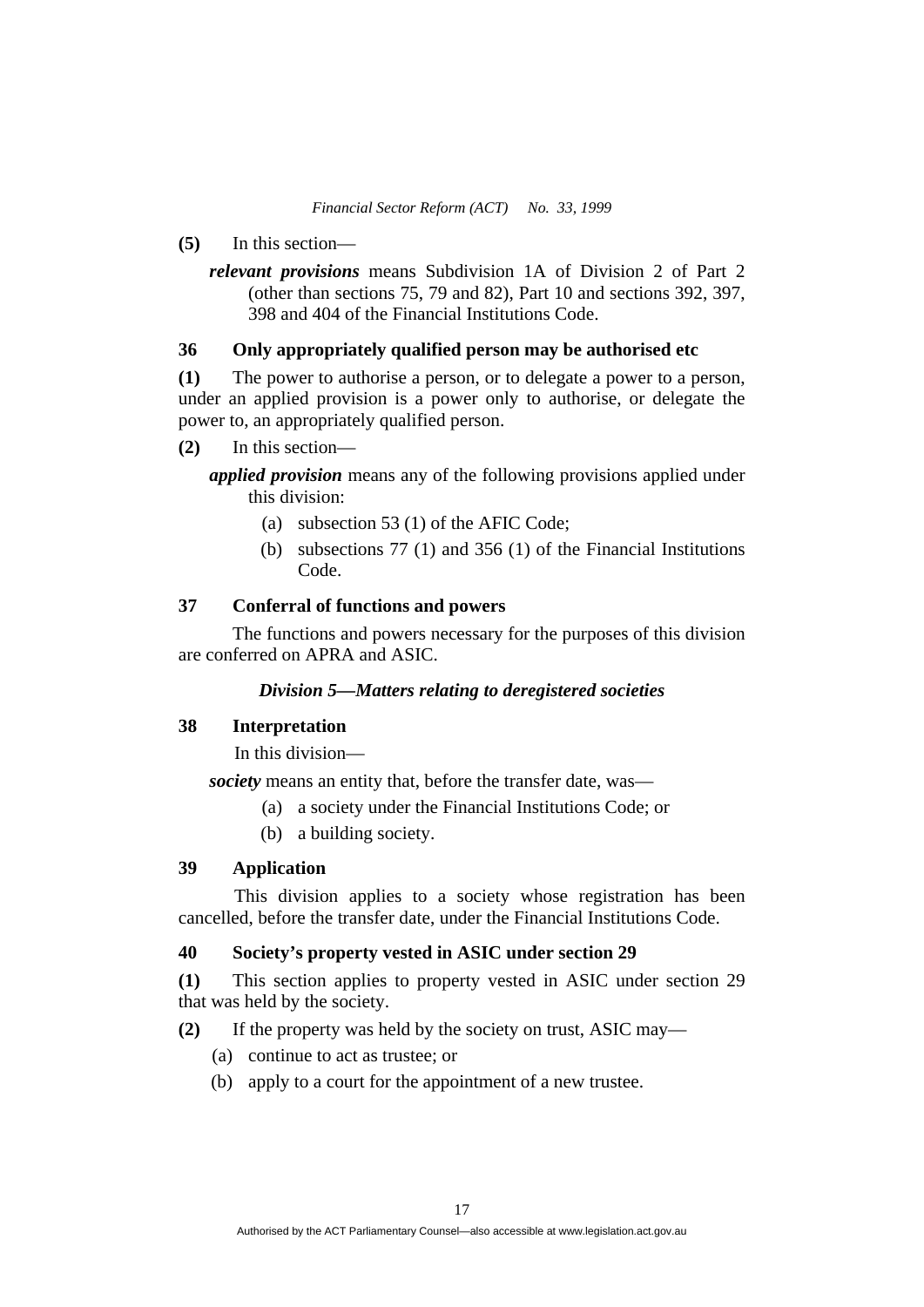- **(3)** If the property was not held by the society on trust, ASIC—
	- $(a)$  may—
		- (i) dispose of or deal with the property as it sees fit; and
		- (ii) apply any money it receives to defray expenses incurred by ASIC in exercising its powers in relation to the society and to make payments authorised by subsection (4); and
	- (b) must deal with the balance on the property remaining after acting under paragraph (a) (if any) under Part 9.7 of the Corporations Law which is taken to apply as if the society had been a company.

**(4)** The property remains subject to all liabilities imposed on the property under a law and does not have the benefit of any exemption that the property might otherwise have because it is vested in ASIC.

**(5)** ASIC's obligation under subsection (4) is limited to satisfying the liabilities out of the society's property to the extent that the property is properly available to satisfy those liabilities.

- **(6)** ASIC must keep—
	- (a) a record of the property that it knows this section applies to; and
	- (b) a record of its dealings with that property; and
	- (c) accounts of all money received from those dealings; and
	- (d) all accounts, vouchers, receipts and papers relating to the property and that money.

#### **41 ASIC may act for society**

 ASIC may do an act on behalf of the society or the society's liquidator if ASIC is satisfied the society or liquidator would be bound to do the act if the society still existed.

#### **42 Recovery from society's insurer**

 A person may recover from an insurer of the society an amount that was payable to the society under the insurance contract if—

- (a) the society had a liability to the person; and
- (b) the insurance contract covered the liability immediately before the cancellation of the registration.

### **43 Conferral of functions and powers**

 The functions and powers necessary for the purposes of this division are conferred on ASIC.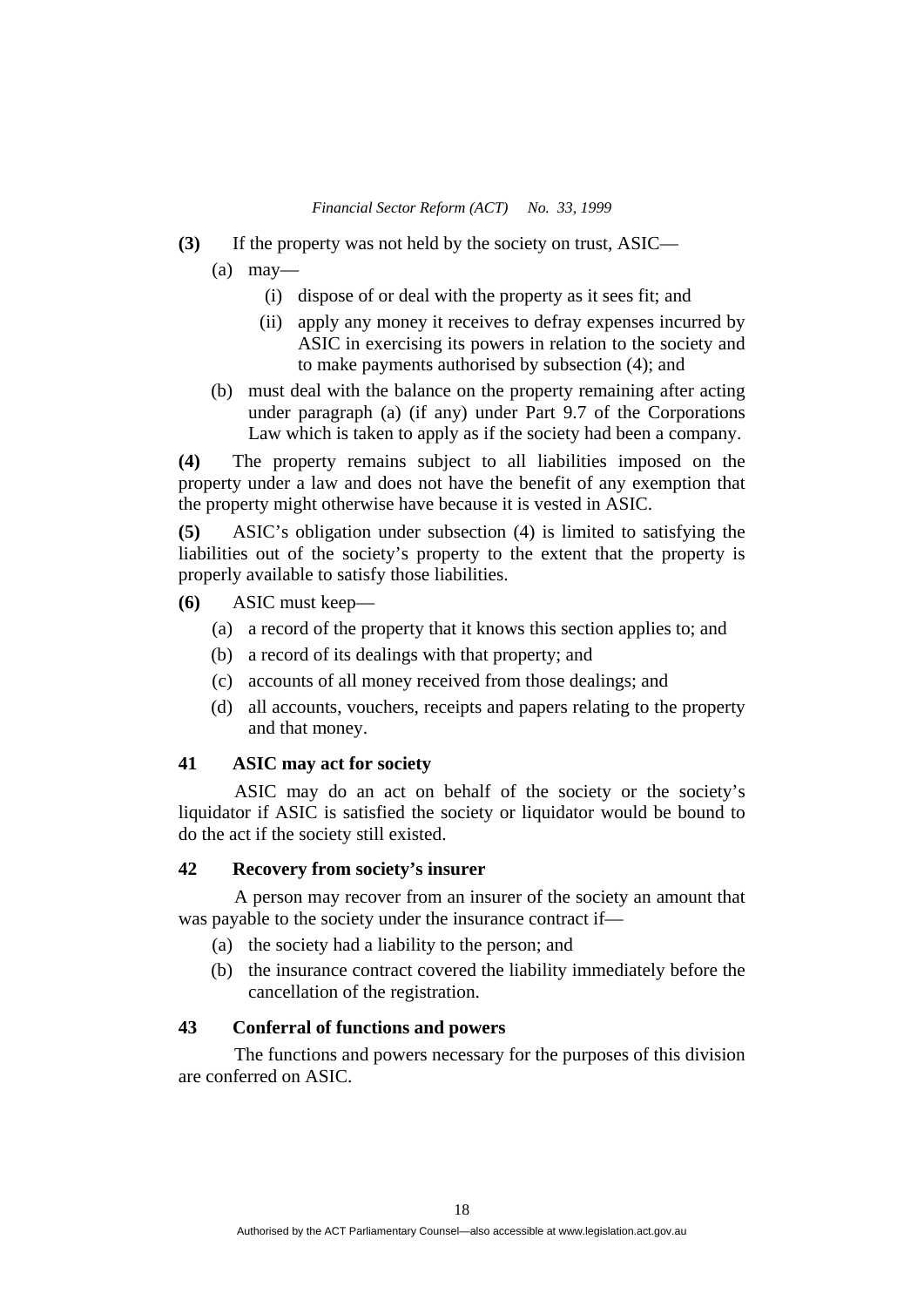#### *Division 6—Miscellaneous*

#### **44 Dormant accounts**

**(1)** This section applies if—

- (a) before the transfer date a society transferred an amount from a person's deposit account with the society to another account under paragraph 138A (4) (c) of the Financial Institutions Code; and
- (b) immediately before the transfer date the amount has not been lawfully totally paid out as mentioned in paragraph 138A (6) (b) of that code.

**(2)** Immediately before the transfer date the amount remaining in the other account for the person is taken to have been transferred back to the person's deposit account as if it had never been classified as a dormant account or closed under section 138A of the Financial Institutions Code.

### **45 Mergers and transfers of engagements started under Financial Institutions (ACT) Code**

**(1)** This section applies if a transfer of engagements or merger started before the transfer date under Part 7 of the Financial Institutions (ACT) Code and immediately before that date has not been completed, or been given effect.

**(2)** The transfer of engagements or merger may be completed, or be given effect, under Part 7 of the Financial Institutions (ACT) Code on or after the transfer date and, for that purpose, the part, and other provisions of the code relevant to the part, continue to apply as if section 16 had not commenced.

**(3)** For the application mentioned in subsection (2)—

- (a) a reference in the Financial Institutions (ACT) Code to the SSA is taken to be a reference to either relevant Commonwealth body; and
- (b) a reference in the Financial Institutions (ACT) Code to the SSA of a participating State is taken to be a reference to either relevant Commonwealth body; and
- (c) the Financial Institutions (ACT) Code applies with all other necessary changes.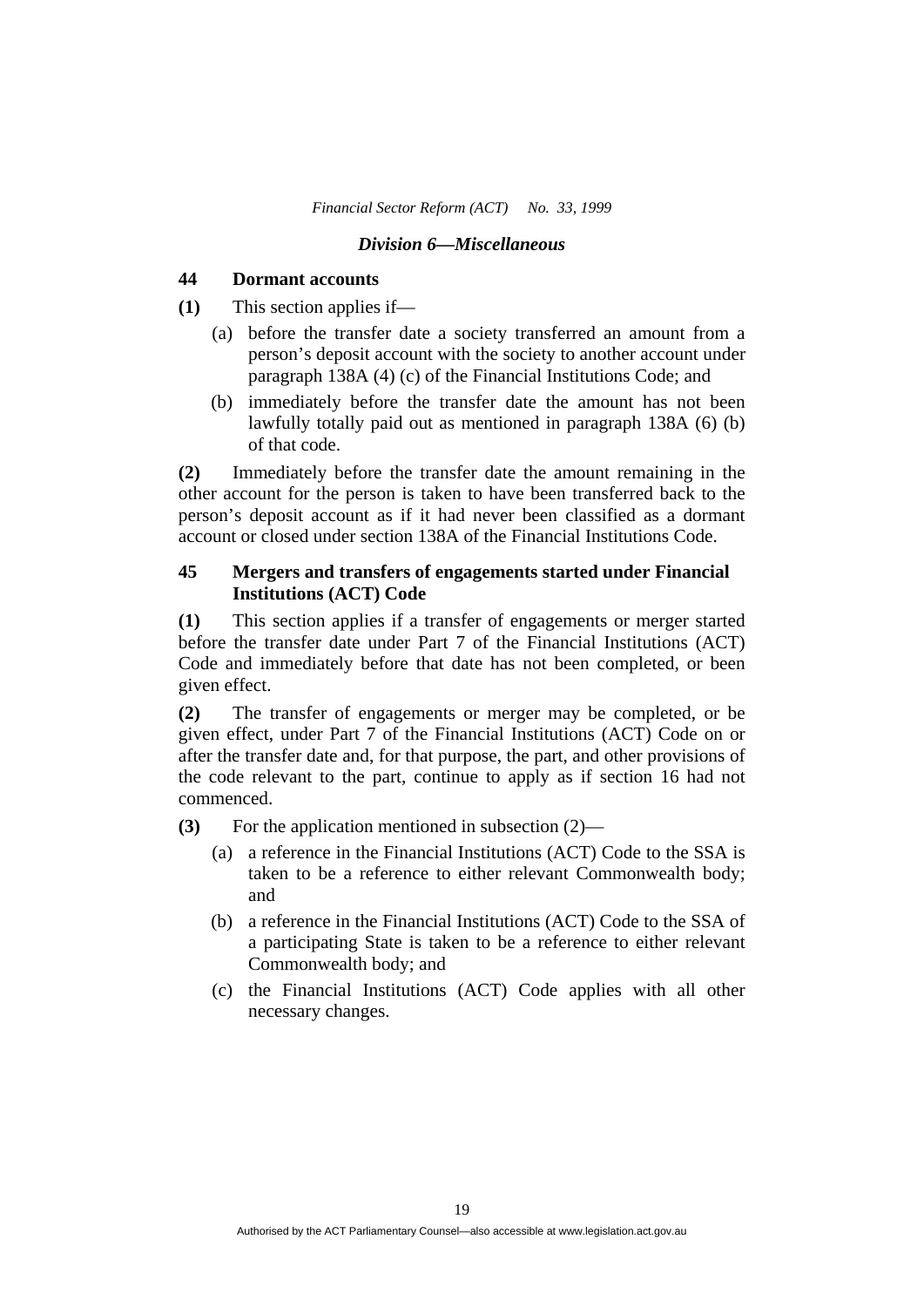**(4)** For this section a transfer of engagements was started before the transfer date under Part 7 of the Financial Institutions (ACT) Code if, before that date—

- (a) one of the following conditions was satisfied in relation to each society or foreign society involved:
	- (i) the transfer was approved by a special resolution of the society or foreign society, as required by the relevant Financial Institutions Code;
	- (ii) the relevant SSA made a determination, under the relevant Financial Institutions Code, that the transfer may be approved by the board of the society or foreign society; or
- (b) in a case where each entity involved in the transfer is a society, the registrar gave a direction, under the Financial Institutions (ACT) Code, requiring the transfer.

**(5)** For this section, a merger was started before the transfer date if, before that date, one of the following conditions was satisfied in relation to each society or foreign society involved:

- (a) the merger was approved by a special resolution of the society or foreign society, as required by the relevant Financial Institutions Code;
- (b) the relevant SSA made a determination, under the relevant Financial Institutions Code, that the merger may be approved by the board of the society or foreign society.

**(6)** The functions and powers of the SSA that are necessary for the purposes of this section are conferred on each relevant Commonwealth body.

**(7)** In this section—

*financial institutions agreement* see section 3 of the AFIC Code.

- *foreign society* means a body corporate that before the transfer date, was a society under the financial institutions legislation of another participating State, whether or not it was registered as a foreign society under Part 11 of the Financial Institutions (ACT) Code.
- *participating State* means a State or Territory that, immediately before the transfer date, was a party to the financial institutions agreement and in which, immediately before that date, the foreign society was incorporated.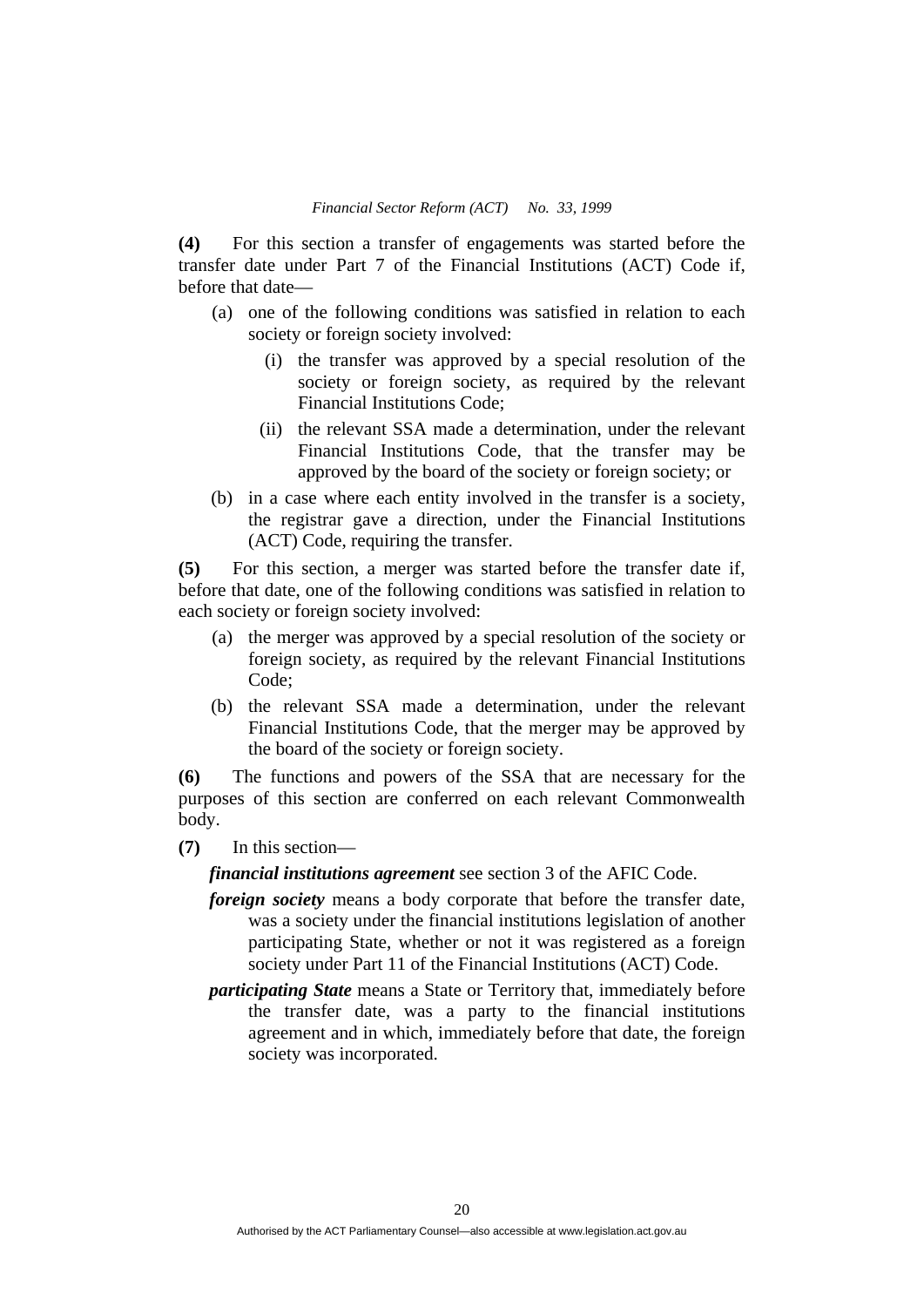#### *relevant Financial Institutions Code* means—

- (a) in relation to a society, the Financial Institutions (ACT) Code; or
- (b) in relation to a foreign society, the law of another participating State corresponding to the Financial Institutions (ACT) Code.

### *relevant SSA* means—

- (a) in relation to a society, the registrar; or
- (b) in relation to a foreign society, the State supervisory authority under the financial institutions legislation of the other participating State.

*society* means an entity that, immediately before the transfer date, was a society under the Financial Institutions (ACT) Code.

#### **46 Australian Financial Institutions Appeals Tribunal**

**(1)** All applications made to the Australian Financial Institutions Appeal Tribunal under a code for review of a decision that have not been decided are taken to have been withdrawn on the transfer date.

**(2)** In this section—

*code* means—

- (a) the AFIC Code; or
- (b) the Financial Institutions Code.

#### **PART 5—CONSEQUENTIAL AMENDMENTS**

### **47 Consequential amendments of other Acts**

 The Acts specified in the schedule are amended as set out in the schedule.

### **PART 6—MISCELLANEOUS**

#### **48 Consequential and transitional regulations**

**(1)** The Executive may make regulations amending the provisions of this Act (other than this section) or any other Act in relation to any matter arising from, connected with or consequential upon the enactment of this Act.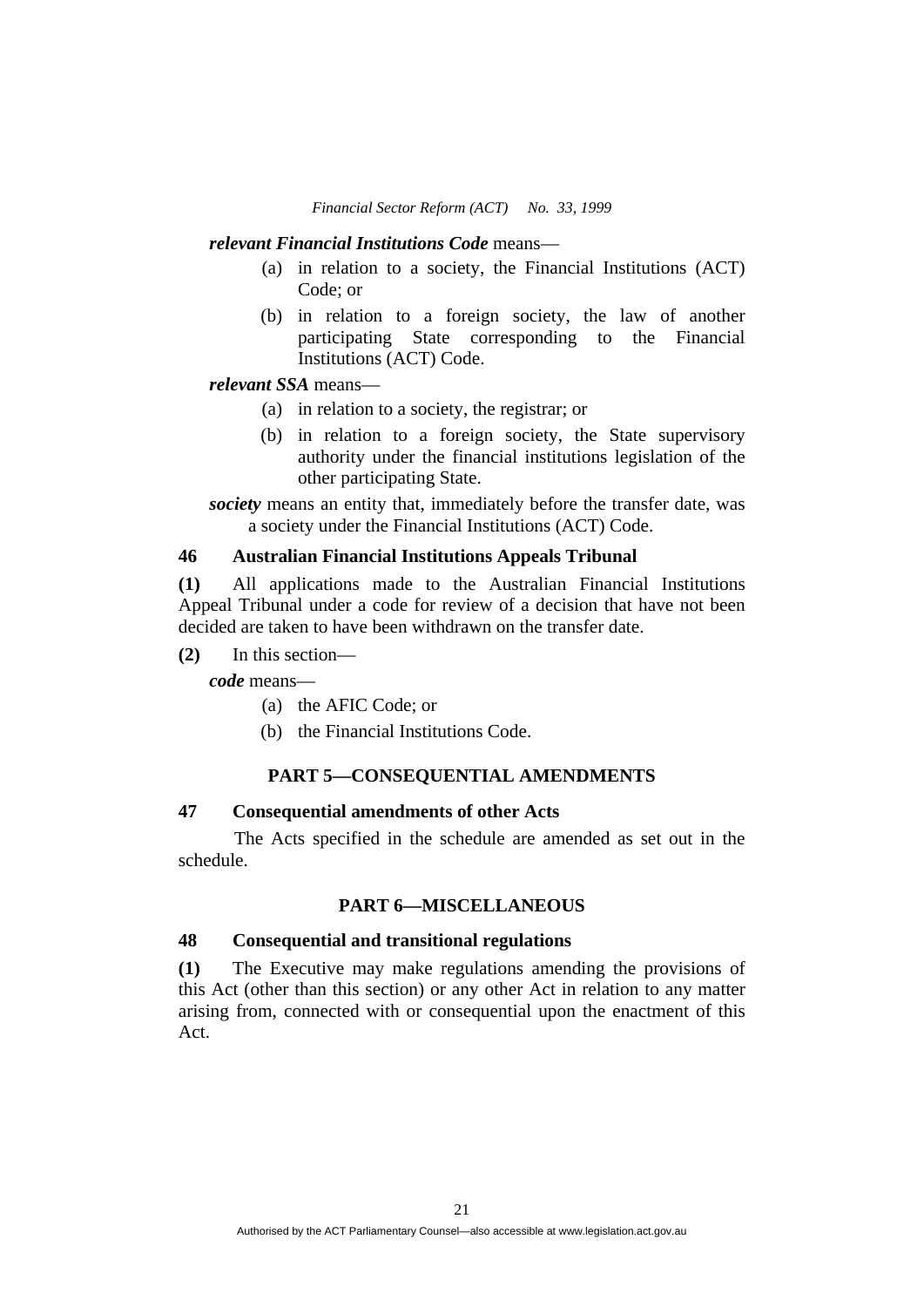**(2)** Regulations made under subsection (1) may be expressed to have taken effect on a day earlier than the day on which they are notified in the *Gazette*, not being a day earlier than the transfer date.

**(3)** If regulations made under subsection (1) are expressed to take effect on a day earlier than the day on which they are notified in the *Gazette*, they do not operate so as to—

- (a) affect, in a manner prejudicial to any person (other than the Territory or a Territory authority), the rights of that person existing at the day of notification; or
- (b) impose liabilities on any person (other than the Territory or a Territory authority) in respect of any act or omission before the day of notification.

**(4)** The Executive may only make regulations under subsection (1) during the period of 12 months commencing on the transfer date.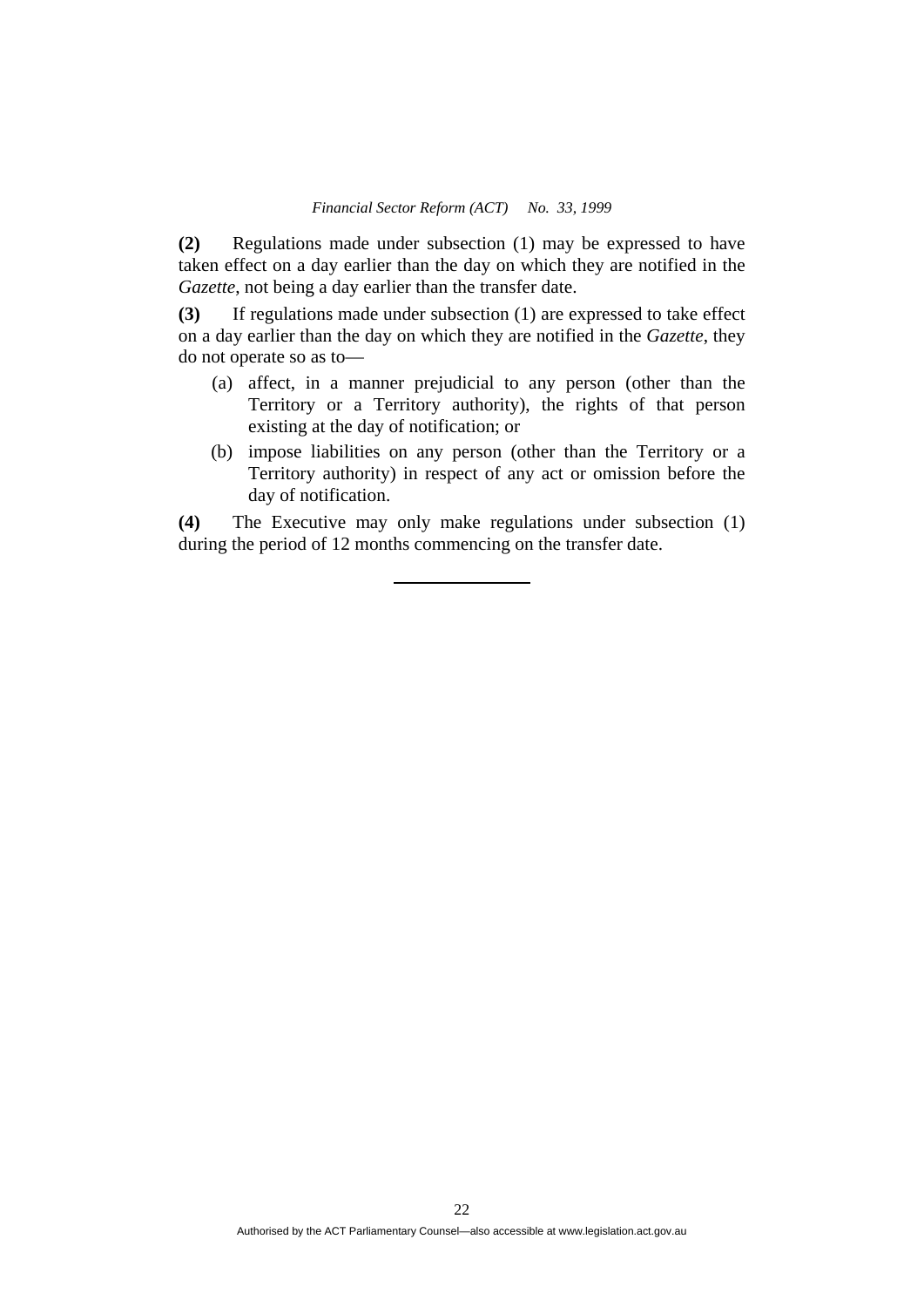### **SCHEDULE** (See s 47)

### CONSEQUENTIAL AMENDMENTS OF OTHER ACTS

#### *Agents Act 1968*

#### **Subsection 5 (1) (definition of** *Financial Institutions (ACT) Code***)—**

Omit the definition.

#### **Paragraph 5 (1B) (c)—**

 Omit ", or a foreign building society, within the meaning of the Financial Institutions (ACT) Code".

#### **Paragraph 5 (1B) (d)—**

 Omit ", or a foreign credit union, within the meaning of the Financial Institutions (ACT) Code".

#### *Consumer Credit (Administration) Act 1996*

### **Section 3 (definition of** *financial institution***)—**

Omit paragraphs (a) and (b), substitute the following paragraphs:

- "(a) a building society;
- (b) a credit union;".

#### **Section 3 (definition of** *Financial Institutions (ACT) Code***)—**

Omit the definition.

#### *Co-operative Societies Act 1939*

#### **Subsection 4 (1)—**

 Omit the definitions of *building society*, *credit union* and *Financial Institutions (ACT) Code*.

### **Subsection 32 (1) (definition of** *exempt body***)—**

- **(a)** Add at the end of paragraph (c) "or".
- **(b)** Omit paragraphs (d) and (e).

#### *Credit Act 1985*

### **Subsection 5 (1) (definition of** *financial institution***)—**

Omit paragraphs (a) and (aa), substitute the following paragraph:

"(a) a building society or credit union;".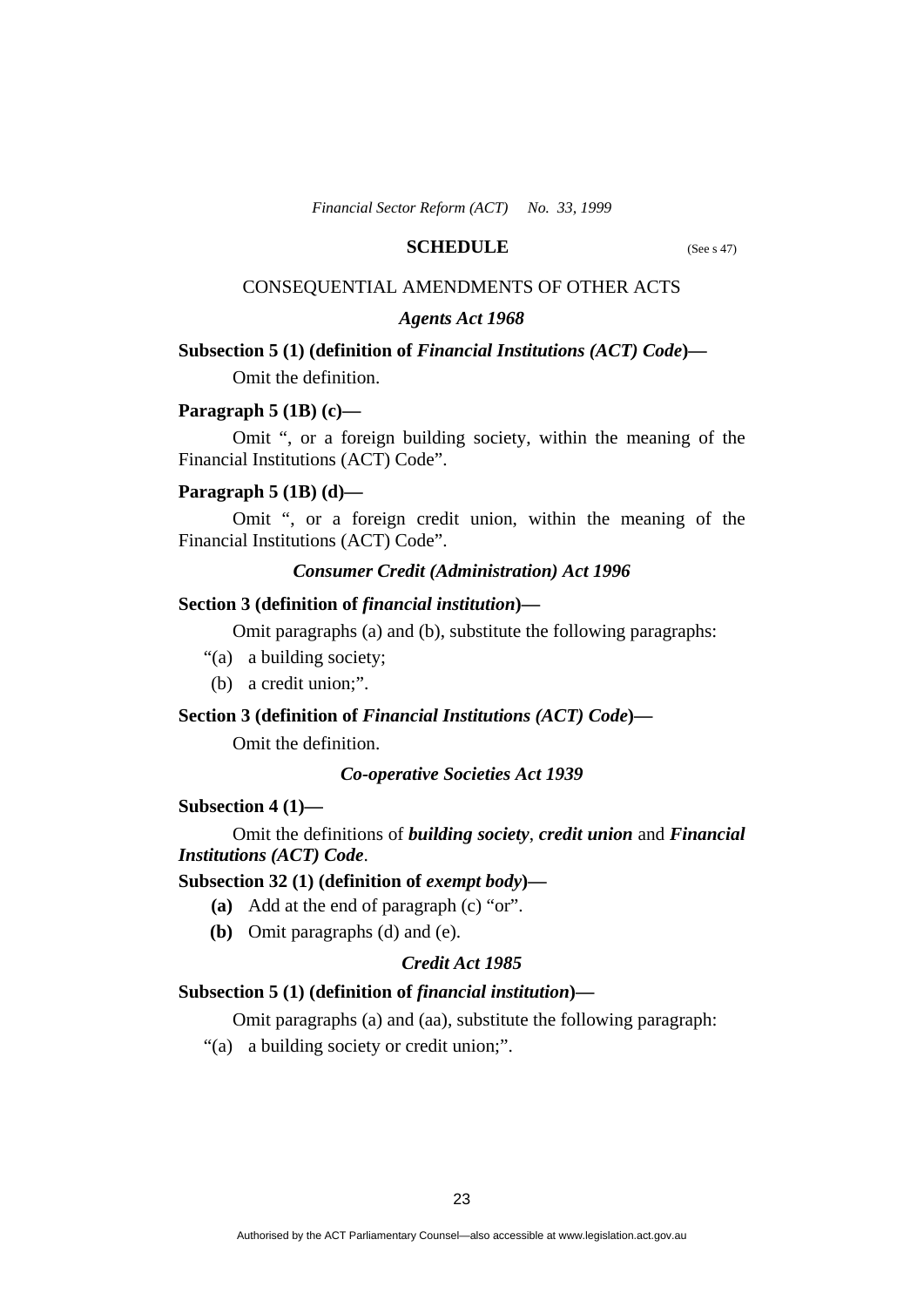### *Financial Sector Reform (ACT) No. 33, 1999*  **SCHEDULE**—continued

#### **Subsection 5 (1) (definition of** *Financial Institutions (ACT) Code***)—**

Omit the definition.

#### *Financial Management Act 1996*

#### **Subsection 3 (1)—**

- **(a)** Omit "a banking institution" from the definition of *banking account*, substitute "an authorised deposit-taking institution".
- **(b)** Omit the definitions of *bank* and *banking institution*.

### **Subsection 32 (1)—**

 Omit "a banking institution", substitute "an authorised deposit-taking institution".

#### **Subsection 34 (3)—**

 Omit "banking institution" (twice occurring), substitute "authorised deposit-taking institution".

#### **Subsection 35 (4)—**

Omit "bank", substitute "banking".

### **Paragraph 38 (1) (a) and (b)—**

 Omit "a banking institution", substitute "an authorised deposit-taking institution".

#### **Subsection 51 (3)—**

 Omit "banking institution" (twice occurring), substitute "authorised deposit-taking institution".

#### **Paragraph 53A (3) (c)—**

 Omit "banking institution", substitute "authorised deposit-taking institution".

#### **Subsection 55 (3)—**

 Omit "banking institution" (twice occurring), substitute "authorised deposit-taking institution".

#### **Paragraph 56 (1) (a)—**

 Omit "a banking institution", substitute "an authorised deposit-taking institution".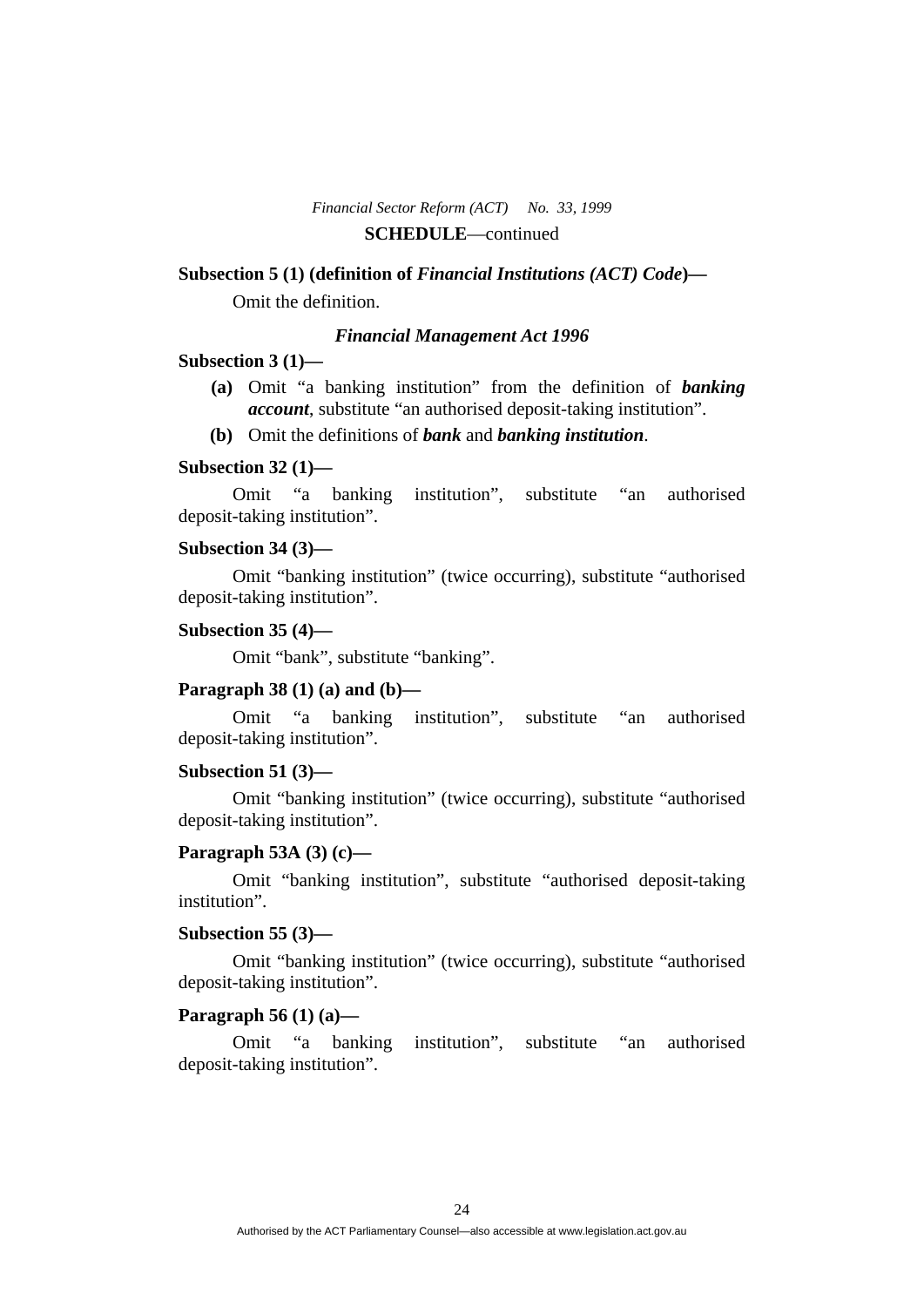### *Financial Sector Reform (ACT) No. 33, 1999*  **SCHEDULE**—continued

#### *Interpretation Act 1967*

#### **Subsection 14 (1)—**

Insert the following definitions:

- " *ADI* is short for authorised deposit-taking institution.
- *authorised deposit-taking institution* means a body corporate that is an authorised deposit-taking institution for the purposes of the *Banking Act 1959* of the Commonwealth.
- **bank** means an authorised deposit-taking institution that is permitted under the *Banking Act 1959* of the Commonwealth to assume or use—
	- (a) the word 'bank', 'banker' or 'banking'; or
	- (b) any other word (whether or not in English) similar in meaning to a word referred to in paragraph (a).
- *building society* means an authorised deposit-taking institution that is permitted under the *Banking Act 1959* of the Commonwealth to assume or use—
	- (a) the expression 'building society'; or
	- (b) any other expression (whether or not in English) similar in meaning to the expression referred to in paragraph (a).
- *credit union* means an authorised deposit-taking institution that is permitted under the *Banking Act 1959* of the Commonwealth to assume or use—
	- (a) the expression 'credit union'; or
	- (b) any other expression (whether or not in English) similar in meaning to the expression referred to in paragraph (a).".

#### *Magistrates Court (Civil Jurisdiction) Act 1982*

#### **Subsection 287 (1)—**

 Omit the definitions of *bank*, *building society*, *credit union*, *deposit-taking institution* and *Financial Institutions (ACT) Code*.

#### **Subparagraph 319 (1) (c) (ii)—**

 Omit "a deposit-taking institution", substitute "an authorised deposit-taking institution".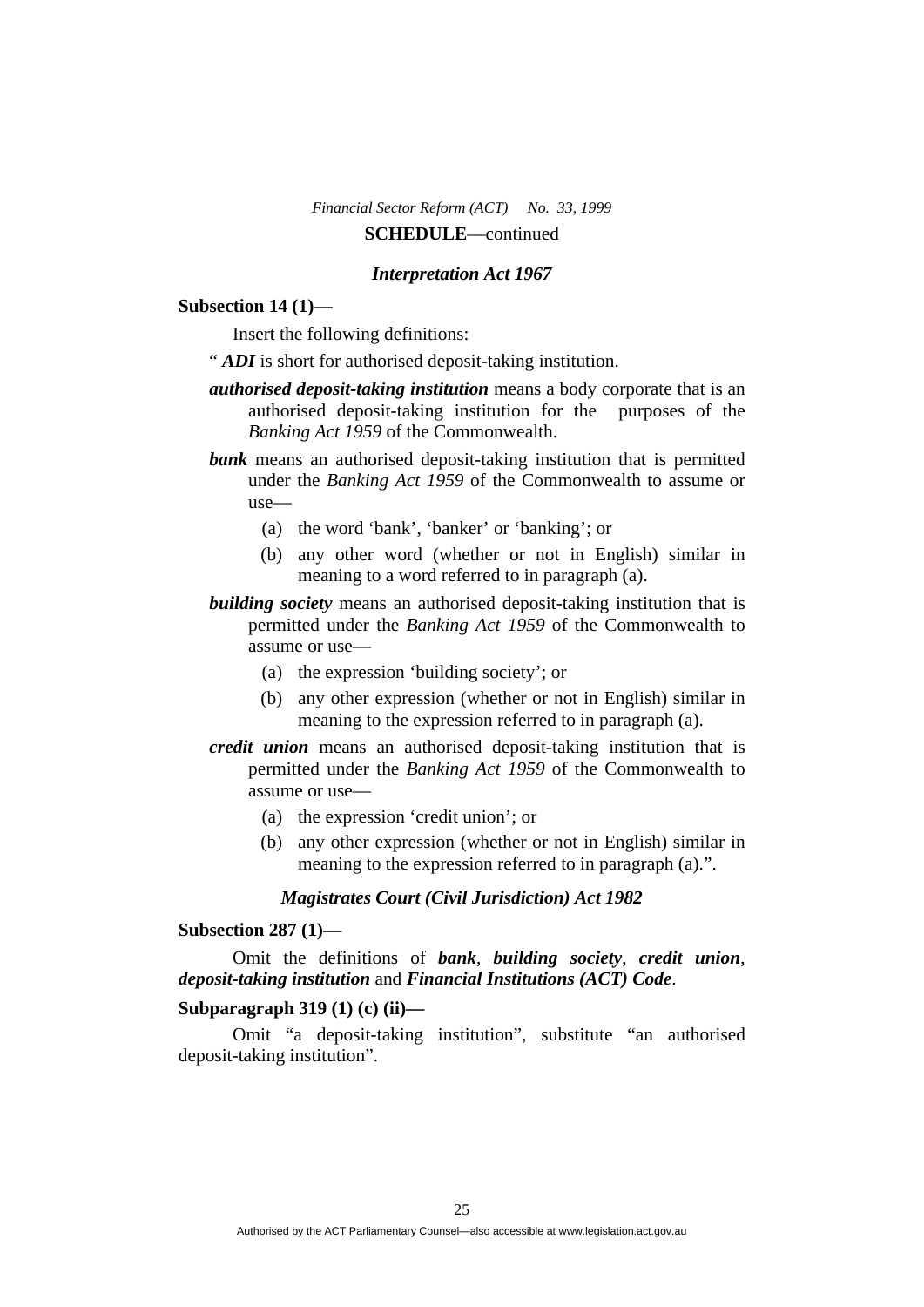### *Financial Sector Reform (ACT) No. 33, 1999*  **SCHEDULE**—continued

#### **Subsections 325 (1) and (3)—**

 Omit "a deposit-taking institution", substitute "an authorised deposit-taking institution".

### **Subsection 325 (4)—**

Omit the subsection, substitute the following subsection:

"(4) A charge on an amount standing to the credit of a judgment debtor in an account in a building society or credit union, being a charge created by the rules of the building society or credit union, shall be disregarded for the purposes of a garnishee order.".

#### **Paragraph 325 (6) (a)—**

 Omit "a deposit-taking institution", substitute "an authorised deposit-taking institution".

#### **Subparagraph 325 (9) (a) (i)—**

Before "deposit-taking institution" insert "authorised".

#### **Paragraph 326 (1) (a)—**

 Omit "a deposit-taking institution", substitute "an authorised deposit-taking institution".

### *Proceeds of Crime Act 1991*

### **Subsection 4 (1) (definition of** *financial institution***)—**

 Omit paragraphs (a), (b), (c), (d) and (e), substitute the following paragraph:

"(a) an authorised deposit-taking institution;".

#### *Trustee Companies Act 1947*

#### **Section 3 (definition of** *bank***)—**

Omit the definition.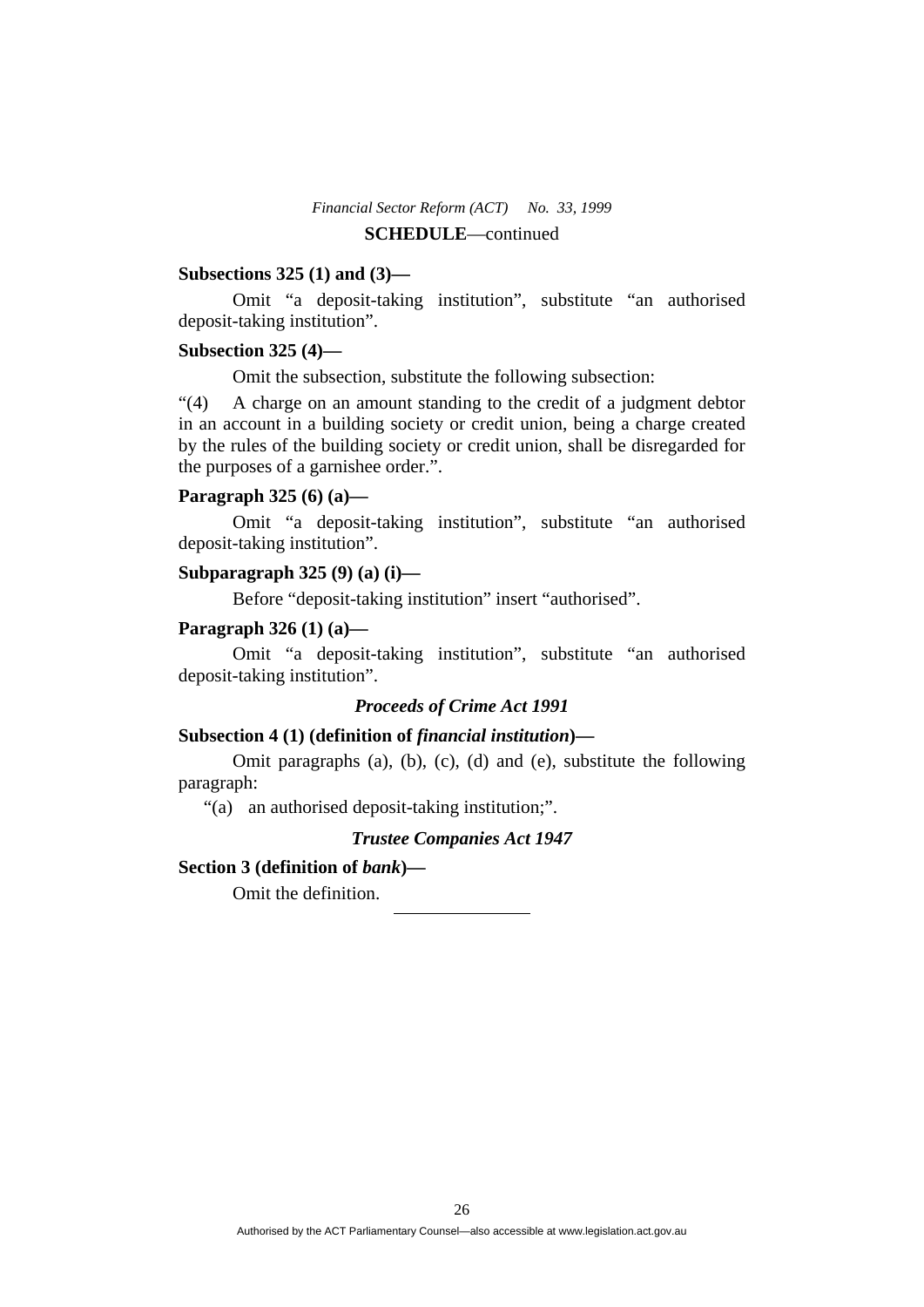#### **DICTIONARY** (See s 3)

*AFIC* means the Australian Financial Institutions Commission.

- *AFIC (ACT) Code* means the provisions applying before the transfer date because of section 5 of the *Financial Institutions (Application of Laws) Act 1992* and includes the AFIC (ACT) Regulations.
- *AFIC (ACT) Regulations* means the provisions applying before the transfer date because of section 6 of the *Financial Institutions (Application of Laws) Act 1992*.
- *AFIC Code* means the AFIC (ACT) Code.

*AFIC Regulations* means the AFIC (ACT) Regulations.

- *appropriately qualified* for the authorisation of, or the delegation of a power to, a person includes having qualifications, experience or standing appropriate having regard to the reason for the authorisation or to the power to be delegated.
- *APRA* means the Australian Prudential Regulation Authority.
- *ASIC* means the Australian Securities and Investments Commission.
- *authorised APRA officer*, in a provision of Part 3, means a person authorised under section 8 to perform or exercise the functions or powers of an authorised APRA officer under the provision.
- *Credit Unions Contingency Fund* means the Credit Unions Contingency Fund established under subsection 97 (1) of the Financial Institutions Code.
- *employee*, of AFIC, includes a person engaged by AFIC on a contract for services.
- *enforcement power* means a function or power relating to—
	- (a) the investigation of an offence; or
	- (b) the institution and carrying on of a prosecution of an offence; or
	- (c) matters relating to an investigation or prosecution of an offence.
- *Financial Institutions (ACT) Code* means the provisions applying before the transfer date because of section 8 of the *Financial Institutions (Application of Laws) Act 1992* and includes the Financial Institutions (ACT) Regulations.